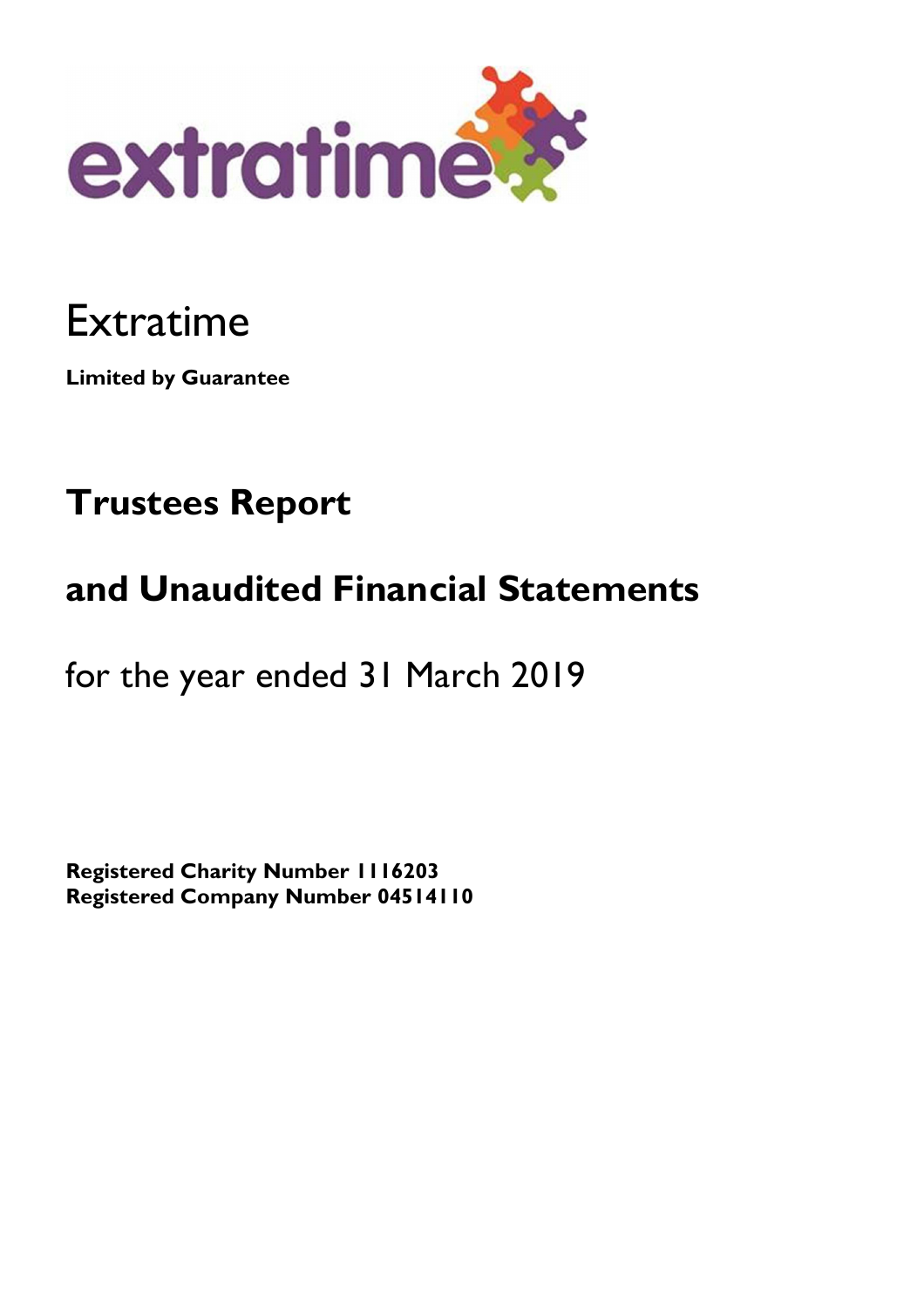UNAUDITED FINANCIAL STATEMENTS FOR THE YEAR ENDED 31 MARCH 2019

# **CONTENTS**

|                                          | Page         |
|------------------------------------------|--------------|
| <b>Charity information</b>               | 1            |
| Trustees' report                         | $\mathbf{2}$ |
| Independent examiner's report            | 13           |
| <b>Statement of financial activities</b> | 14           |
| <b>Balance sheet</b>                     | 15           |
| <b>Statement of cash flows</b>           | 16           |
| <b>Accounting policies</b>               | 17           |
| Notes to the financial statements        | 19           |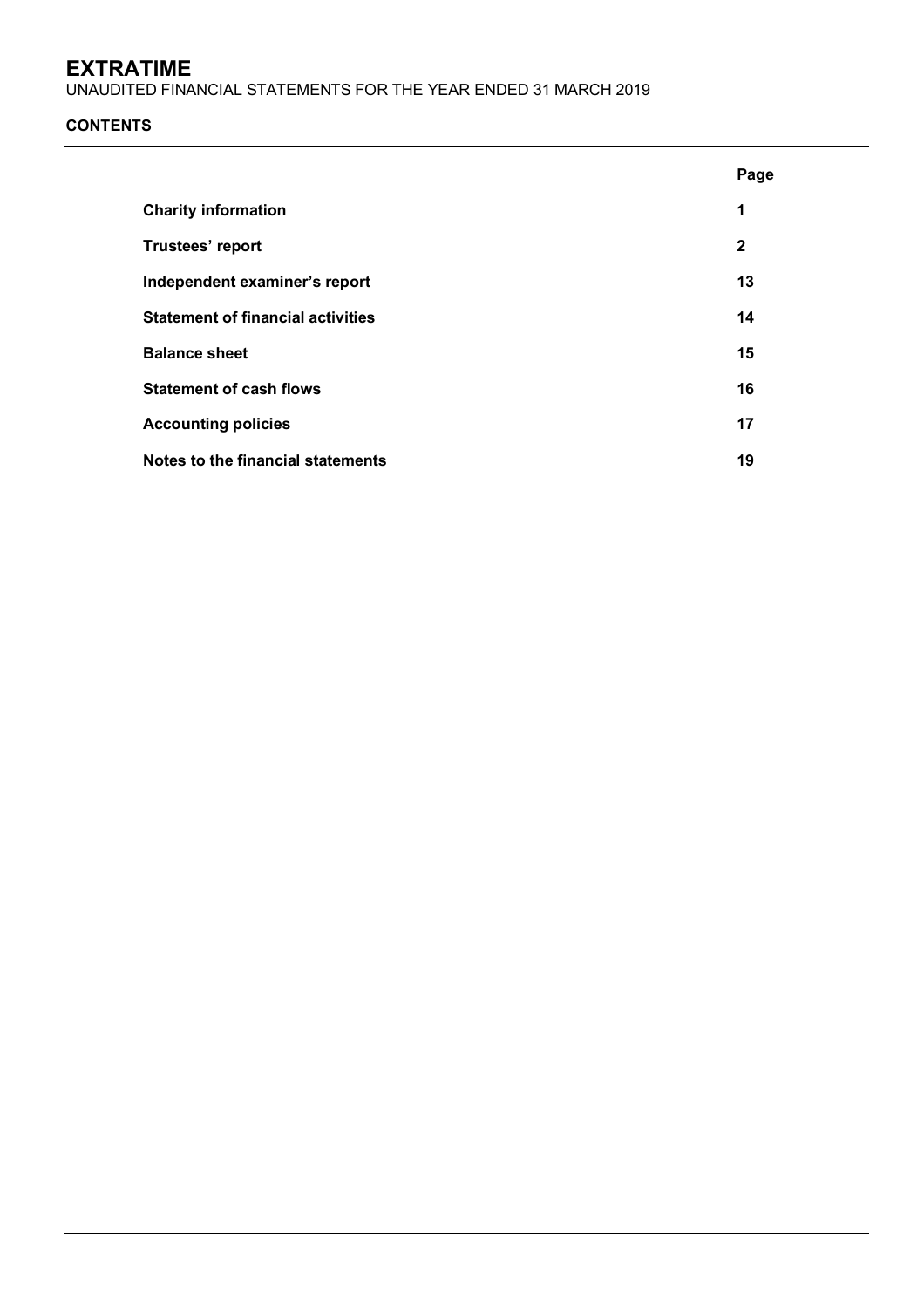UNAUDITED FINANCIAL STATEMENTS FOR THE YEAR ENDED 31 MARCH 2019

# **CHARITY INFORMATION**

| <b>Trustees</b>                  | Rosamund Cook (Chair)<br>Mari Booker<br>Christine Hanson (Treasurer)<br>Sally Howell<br>Angel Morris (appointed 20 March 2019)<br>Marian Tipler (appointed 20 March 2019) |
|----------------------------------|---------------------------------------------------------------------------------------------------------------------------------------------------------------------------|
| Principal and registered office  | <b>Village Centre</b><br><b>Windlesham Close</b><br>Portslade<br><b>Brighton</b><br><b>East Sussex</b><br><b>BN41 2LY</b>                                                 |
| <b>Registered charity number</b> | 1116203                                                                                                                                                                   |
| Registered company number        | 04514110                                                                                                                                                                  |
| <b>Company secretary</b>         | Samantha Price                                                                                                                                                            |
| <b>Chief executive</b>           | Samantha Price                                                                                                                                                            |
| <b>Bankers</b>                   | <b>CAF Bank Ltd</b><br>25 Kings Hill Avenue<br>Kings Hill<br><b>West Malling</b><br>Kent<br><b>ME194JQ</b>                                                                |
| <b>Examiner</b>                  | <b>Blue Spire Limited</b><br><b>Cawley Priory</b><br>South Pallant<br>Chichester<br><b>West Sussex</b><br><b>PO19 1SY</b>                                                 |
| <b>Solicitors</b>                | <b>Belcher Frost Solicitors</b><br>3 West Street<br>Emsworth<br>Hampshire<br><b>PO10 7DX</b>                                                                              |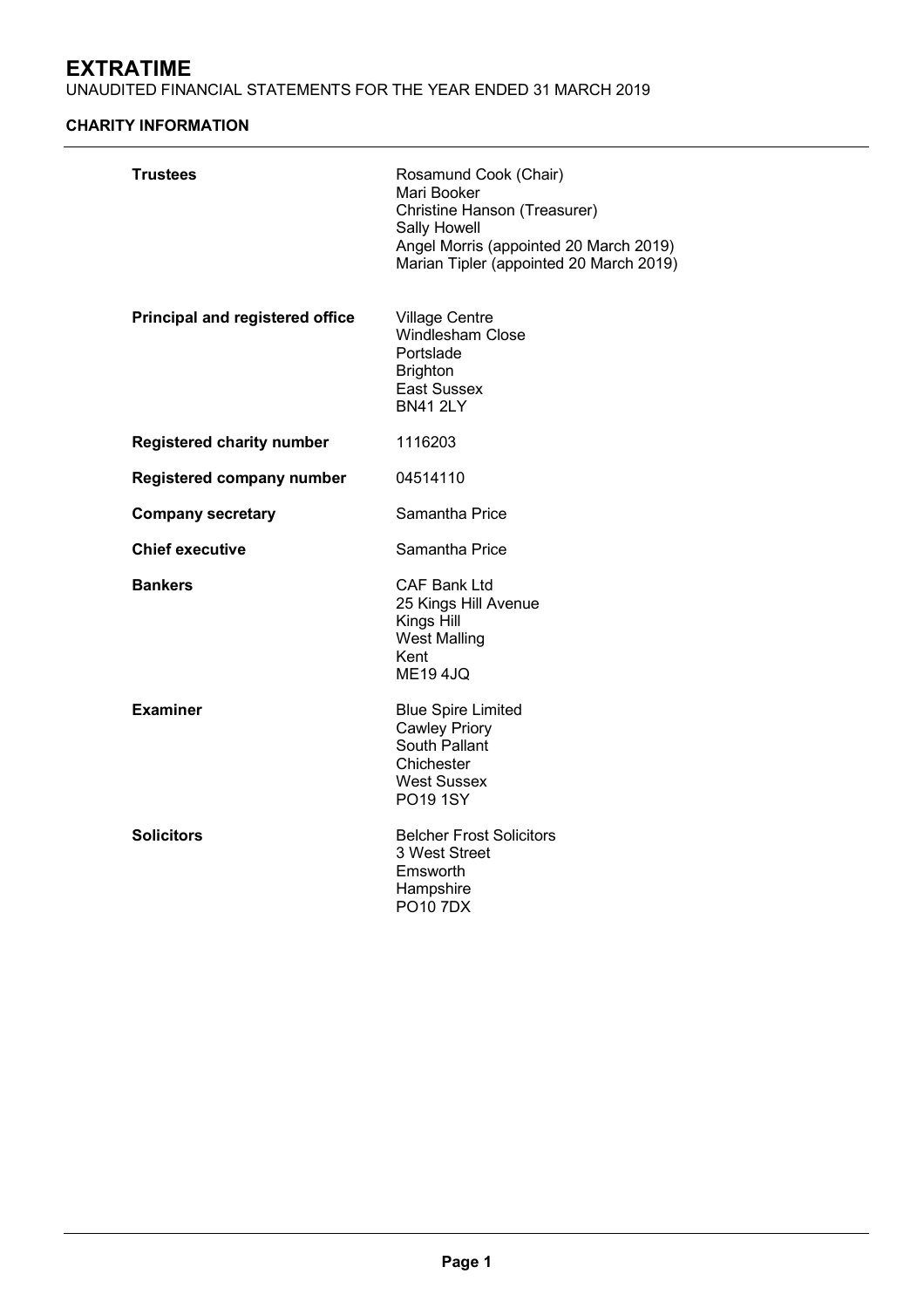The trustees, who are also directors of the charity for the purposes of company law, are pleased to present the annual report incorporating the directors report for the purposes of Charities Act 2011 and sections 415 to 419 of the Companies Act 2006, together with the accounts for the year ended 31 March 2019. In preparing the financial statements the trustees have adopted the updated provisions of the Statement of Recommended Practice (SORP) "Accounting and Reporting by Charities" (FRS 102).

# **STRUCTURE, GOVERNANCE AND MANAGEMENT**

The organisation is a charitable company limited by guarantee, incorporated on 19 August 2002 as amended by resolution 11 October 2005 and registered as a charity on 25 September 2006.

The company was established under a memorandum of association which established the objects and powers of the charitable company and is governed under its articles of association.

The charity is run by a management committee comprising the trustees and co-opted members, who delegate the day to day running to the chief executive officer.

The management committee members have a broad knowledge of disability issues, including education and childcare. They also have relevant professional experience and skills and are involved in other local organisations and activities and have experience of working in both the statutory and voluntary sectors.

New trustees are selected for their experience and expertise. They participate in an induction with the Chief Executive and the Chair. Trustees and members are provided with a written induction pack, including copies of the organisation's key policy documents. They are also encouraged to attend relevant training to support their role as a trustee.

Under the Articles, one third of the trustees are re-elected at each Annual General Meeting.

The remuneration of the charity's key management personnel is set by the trustees who benchmark salaries against comparable roles in similar local and national organisations and within the context of Extratime's existing pay structure.

# **OBJECTIVES AND ACTIVITIES**

The charity's objects are:

- to advance the education and development of children and young people
- to provide training for individuals and groups in the development of children and young people, and in such other issues as the Trustees may decide.

Extratime's objectives are to;

- 1. Enable children and young people with special educational needs and disabilities (SEND) to:
	- a. Enjoy the same opportunities for play and leisure as their non-disabled peers in a safe non-discriminatory environment which concentrates on what can be done rather than what cannot; and
	- b. Socialise through play and leisure activities alongside non-disabled peers; learning about diversity and inclusion in a society where everyone is valued and equal.
- 2. Give parent carers of children and young people with additional needs and disabilities access to short breaks from the demands of caring for a disabled child and the option to return to work, pursue training opportunities or spend valuable time with non-disabled siblings; and
- 3. Contribute to and promote the development of inclusive out of school opportunities across Brighton and Hove and the surrounding areas. Also to provide support to increase parent carers choice and opportunity for short breaks.

In 2003, the first after school club opened at Hillside School in Portslade for ten children from local special and mainstream schools. Since then, Extratime has grown to become 'a lifeline' for hundreds of families of children with disabilities in Brighton & Hove and West Sussex.

The first after school club opened at Hillside School in Portslade for ten children from local special and mainstream schools. Since then, Extratime has grown to become 'a lifeline' for hundreds of families of children with disabilities in Brighton & Hove and West Sussex.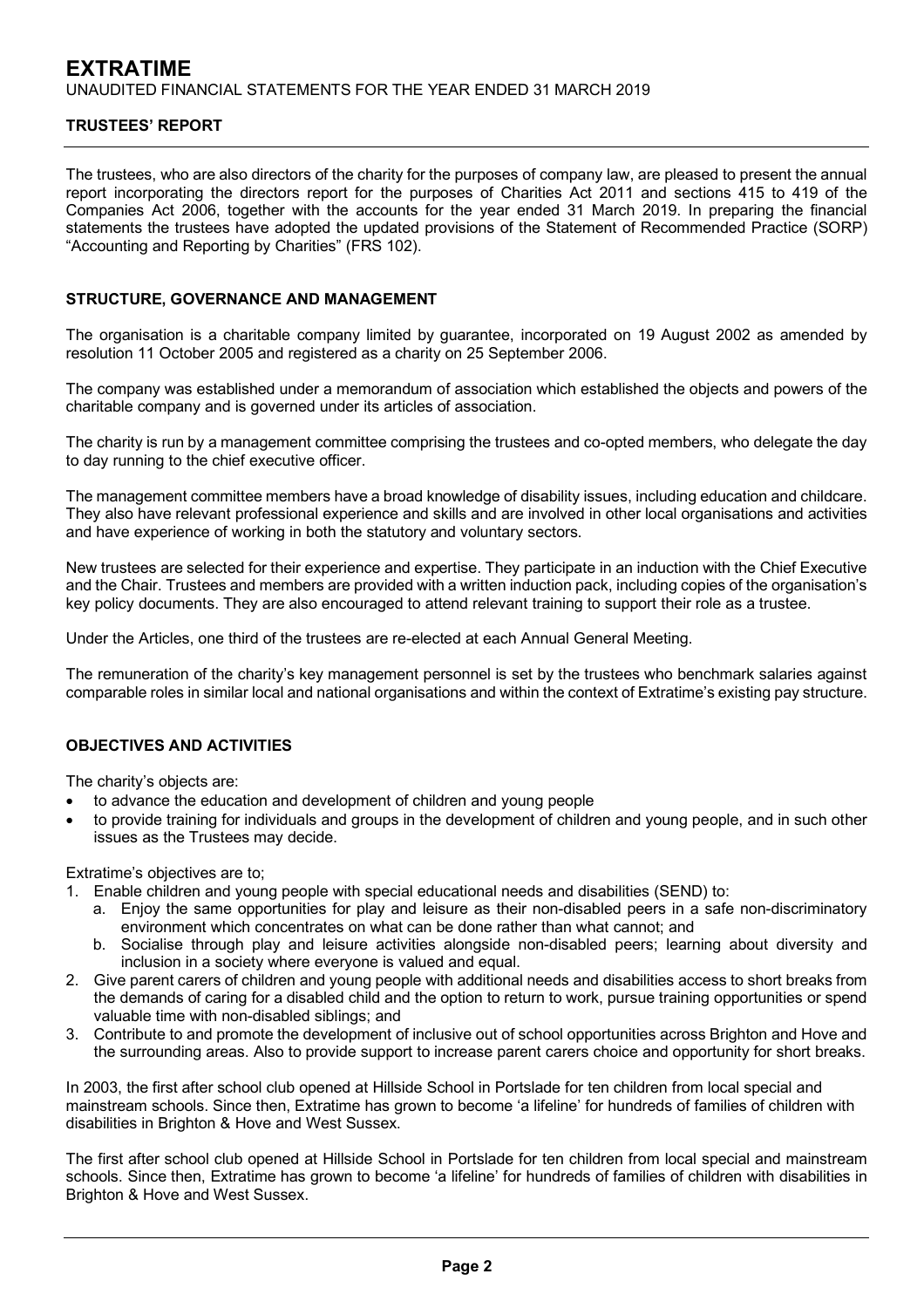**We are parent-led and inclusive** and all Extratime services are underpinned by a strong set of values which drive our commitment to the children, young people and families we work with each day.

# **Equality and diversity**

We support children and young people to have fun, try new things and socialise together regardless of their ability. The individual strengths and interests of every child and young person are at the heart of everything we do. We work with children, families and across the community to break down barriers and promote more inclusive opportunities for children and young people with special needs and disabilities.

# **Creativity and passion**

We are driven by our passion for providing high quality services so that children and young people have fun and their families have the respite they need. We bring creativity to every aspect of our work and encourage it in the children and young people we work with.

# **Trust and transparency**

We value and respect the trust that parent carers place in us. Our reputation is important to us and we continually push ourselves to deliver excellent services for our young people. We are open, transparent, and accountable for all of our decisions across the organisation.

# **Positivity and care**

We care about the children and young people we work with. We understand the challenges faced by families of children with disabilities and we have a positive approach to addressing those needs. We work collaboratively with families and the teams around them to find solutions and give children and young people the positive experience they deserve.

# **ACHIEVEMENTS AND PERFORMANCE**

In accordance with our duties as stated in section 17(5) of the 2011 Charities Act, the trustees have considered the guidance provided by the Charity Commission in regard to public benefit. We are confident that Extratime's activities meet this requirement.

In this, our 15<sup>th</sup> anniversary year, Extratime is still unique as it remains one of the only specialist settings where children and young people with high support and care needs can play alongside their non-disabled siblings and peers.

Children and young people accessing Extratime services have a range of needs. For many these include; severe learning disabilities, autistic spectrum disorders and life-limiting conditions. Our children and young people may require tube feeding or administration of emergency medication in the event of epileptic seizures. They may also be wheelchair users or have behaviour which is challenging as the result of high levels of anxiety caused by conditions such as autism or attachment disorders. Many of our children and young people are also unable to communicate verbally and rely on alternative methods such as signing, Makaton or eye movement.

All of these factors mean that this group of children and young people can be socially isolated and feel excluded because they have difficulty accessing mainstream childcare, play and leisure activities. At Extratime they are supported to physically access activities, to understand how to participate and to cope with the sensory demands of being part of a group. This vital support at Extratime means children and young people with additional needs and disabilities can have fun, try new things and participate in activities and trips that children and families without additional needs take for granted.

Extratime's inclusive ethos means that children and young people with and without additional needs benefit from a diverse peer groups and learn about difference.

Extratime clubs and schemes also provide parent carers with a vital break from the demands of caring for a disabled child, promoting individual and family resilience which can make all the difference for families where there is a child or young person with a learning disability, sensory need or complex medical condition.

Without Extratime, many children and their families would feel very isolated.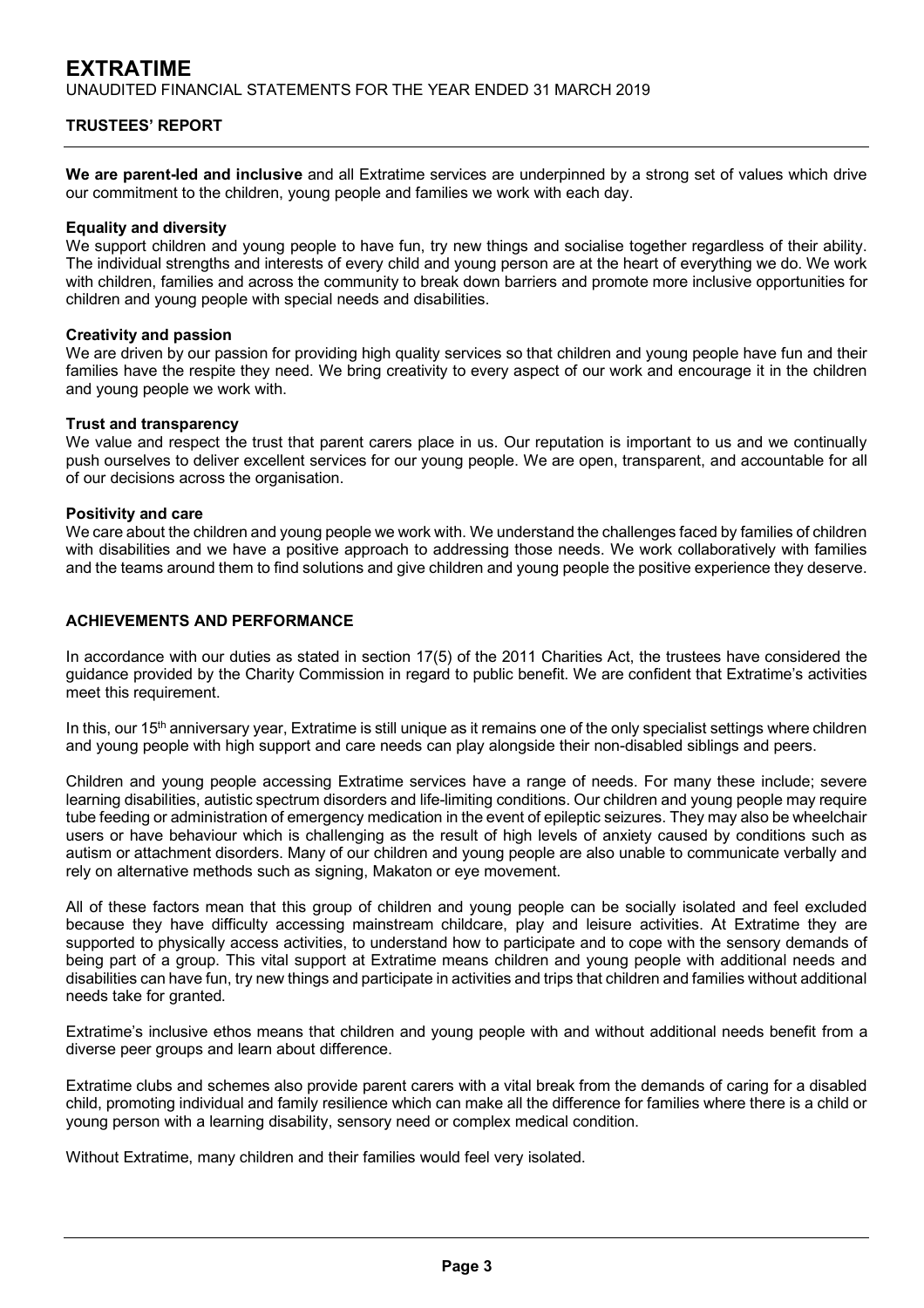UNAUDITED FINANCIAL STATEMENTS FOR THE YEAR ENDED 31 MARCH 2019

# **TRUSTEES' REPORT**

# **Operational and impact report**

*"Honestly, the guys that work there are just AMAZING with my son. He absolutely loves it… So inclusive, so*  **understanding. Nothing out there that is like it that even comes close for me."** Parent carer

*'This was the best day ever'* **– Young Person at Family Fun Day**  Total places and hours in 2018-2019



As the graphic above illustrates, in 2018-2019, Extratime provided over 6,000 places and almost 27,000 hours of **inclusive clubs, holiday schemes** and **family fun days** for **children and young people with and without disabilities**.

At Extratime everyone can have **fun, play with friends and try new things in a safe and supportive setting**. The individual strengths and interests of each child and young person are at the heart of everything we do and everyone is valued for what they can do, and not judged for what they can't.

During the reporting period we delivered the following inclusive out of school activities for children and young people with and without special educational needs and disabilities (SEND) in Brighton & Hove and West Sussex.

Extratime clubs, schemes and events in 2018-2019



# **After school clubs (ASC)** at;

- Hill Park School, Portslade
- Woody's, Woodingdean
- Herons Dale School, Shoreham-on-Sea

After school clubs ran at these venues during term-time, usually 2.45/3pm-5.30/6pm depending on each school. We provided a 'walking bus' for children from surrounding schools.

Throughout the year at Extratime's **after school clubs**, children and young people participated in a mix of fun and stimulating activities, all of which are adapted to make them fully accessible to allow young people to push themselves to reach their potential.

# **Youth Club at Portslade Village Centre**

This club ran each Wednesday from 4pm to 7pm for young people aged 11 to 25 years. The project continued from strength to strength this year, providing a packed programme of age appropriate activities including cookery, arts and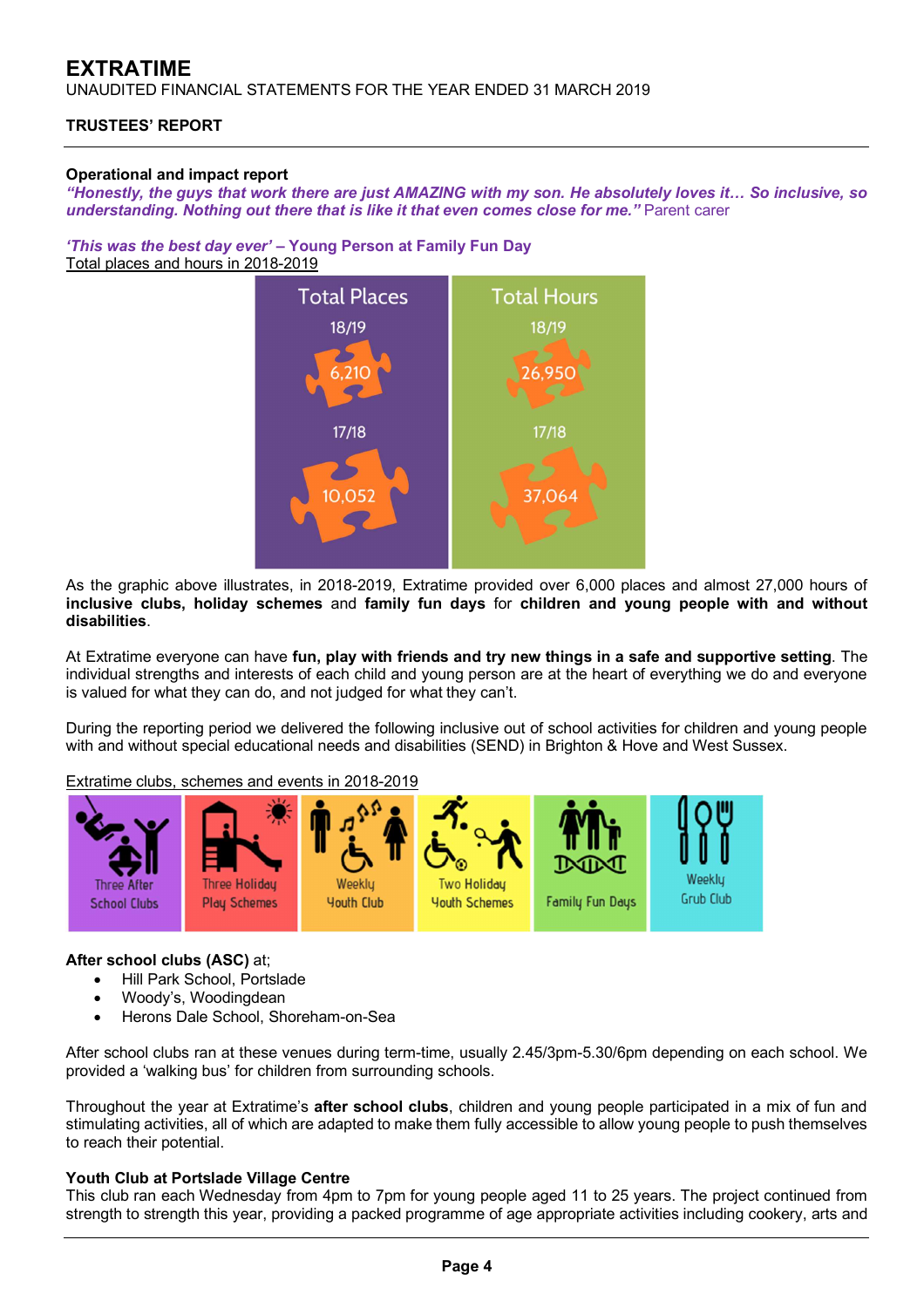crafts, dance, karaoke, gaming and sports for 19 young people with SEND in a mainstream youth setting. Transport was provided for students from Downs View School and Downs Link College as their additional needs prevent them from traveling independently. Young people from schools and colleges closer to the venue were supported by parent carers to make their own way.

# **Grub Club at Portslade Village Centre**

New in January 2019, this cookery club ran each Tuesday from 4.30pm to 7pm for young people aged 11 to 25 years. Run with colleagues from Brighton & Hove Food Partnership, this club builds on the popularity of cookery sessions in club and schemes. It supports young people with SEND to prepare, share and enjoy a meal together, developing important food literacy, life and social skills.

# **Holiday Play Schemes** at;

- Hill Park School, Portslade
- Downs View School, and Woodingdean Methodist Church\*, Woodingdean
- Herons Dale School, Shoreham\*\*

\*relocation due to school building works

\*\* Herons Dale Holidays schemes also run during half term holidays

Holiday Play Schemes ran during Easter and summer holidays from 8.45/9.30 to 3.30/ 5.30 depending on the venue. Children aged 5-11 years participated in a range of venue based activities, workshops and trips.

# **Holiday Youth Schemes** at;

- Woody's Youth Club, Woodingdean
- Portslade Village Centre, Portslade

Holiday Youth Schemes ran during Easter, summer and half-term holidays from 8.45 to 5.30pm. Children and young people aged 11-19 years participated in a range of venue based activities, workshops and trips. We delivered these in partnership with YMCA Downs Link Group

# *"Youth scheme has been absolutely brilliant for him (and us) this summer. Thank you"* Parent carer

This year children and young people at all of our **holiday schemes** enjoyed a broad range of activities and trips, including old favourites and new workshops and venues. Themes at all the Play settings included; All about Me, Holiday, Circus and Space and lots of workshops such as circus skills and sports workshops were popular. Children and young people were also out and about in the community with trips to local parks, Fizz pop science, Jump in, AITC, Chailey Heritage and Patchwork Farms and Chichester canal.

Amongst the many trips and workshops at the **Youth Schemes**, the visit to a new Monster Studios and 'Jump In' adventure park alongside Paddle boarding, dance and cookery workshops were particularly popular with young people.

Our partnership with Albion in the Community continued to offer even more sports workshops, including; wheelchair basketball, multisport & football which were adapted to meet everyone's needs and kept everyone engaged and interested throughout.

 *"This is a fantastic scheme and perfect for Lewis. He has no friends and this is really the only time he gets to*  **spend with other young people. He looks forward to coming to the scheme every time<sup>"</sup> Parent carer** 

*"I just love Extratime – I get to do my own thing and it's so much fun"* A, aged 9, After school club

*"My favourite part of today was making a new friend. I hadn't met F before today and we had loads of fun together and now we're good friends"* S, aged 6, Play Scheme

*"Thank you…this scheme has been very positive and productive for D and we appreciate you taking him out*  as much as you have, as well as taking the time to find suitable trips for future schemes." Parent carer

"I just love Extratime - I get to do my own thing and it's so much fun" service user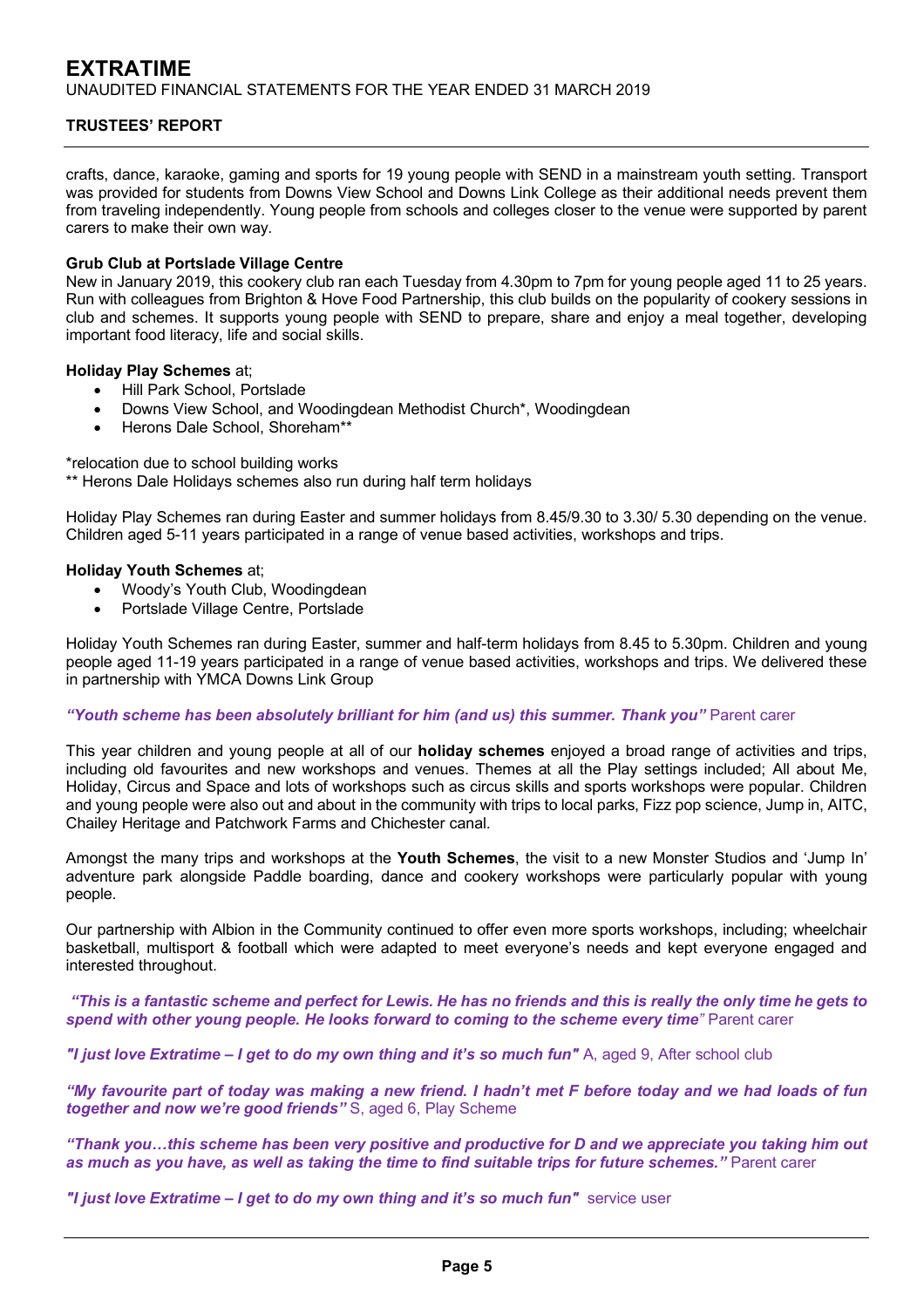# **TRUSTEES' REPORT**

# **Family Fun Days** at;

- Herons Date School
- Southwick Leisure Centre
- Portslade Village Centre

These events have continued to be a tremendous success, with more families than ever joining us to enjoy the free activities (animals, music, soft play, messy play). This year, funding from Global Make Some Noise enabled us to extend this project from West Sussex into Brighton & Hove by running a fantastic event at Portslade Village Centre. This project gives families of children with disabilities the opportunity to spend time together as a family, relaxing and enjoying a range of sports, arts and cultural activities, including; trampolining, climbing, music, and circus skills workshops.

As part of the development of our contract with WSCC, we directly reached out to families who are 'harder to reach' which resulted in increased representation of families with children under 5 with SEND, families where English is a second language and children and young people who are wheelchair users.

# *"Oh wow, she's done so much and she's only been here an hour or so! I could never get her to do so much, its great!"* Parent carer, Family Fun Day

# **Extratime's Impact**

# **Achieving what we set out to do: Monitoring and evaluation**

During the year we used a range of quantitative and qualitative methods, including performance data, consultation outcomes and regular feedback to listen to stakeholders, monitor and evaluate our work. This has enabled us to stay abreast of and meet the changing and diverse needs of disabled children and young people and their families, both now and into the future.

# **Quantitative data**

| 2018-2019 Performance data summary: |  |
|-------------------------------------|--|
|                                     |  |

|                                                               | <b>ASC</b> | Play<br><b>Schemes</b> | Youth<br><b>Schemes</b> | Youth<br>Club | Grub<br>Club | <b>Family</b><br><b>Fun</b><br><b>Days</b> | <b>Total</b>     |
|---------------------------------------------------------------|------------|------------------------|-------------------------|---------------|--------------|--------------------------------------------|------------------|
| <b>Number of Children</b>                                     | 95         | 133                    | 95                      | 19            | 6            | 161                                        | 411 <sup>1</sup> |
| <b>Number of Sessions</b>                                     | 442        | 63                     | 82                      | 36            | 9            | 7                                          | 639              |
| <b>Total hours</b>                                            | 9,641      | 6,119                  | 8,367                   | 1,383         | 162          | 1,278                                      | 26,950           |
| of<br><b>Total</b><br><b>Number</b><br><b>Places Provided</b> | 3,735      | 779                    | 968                     | 461           | 54           | 213                                        | 6,210            |

**1** Some individual children attend more than one activity

# **Qualitative data**

Increase in children and young people with high support needs

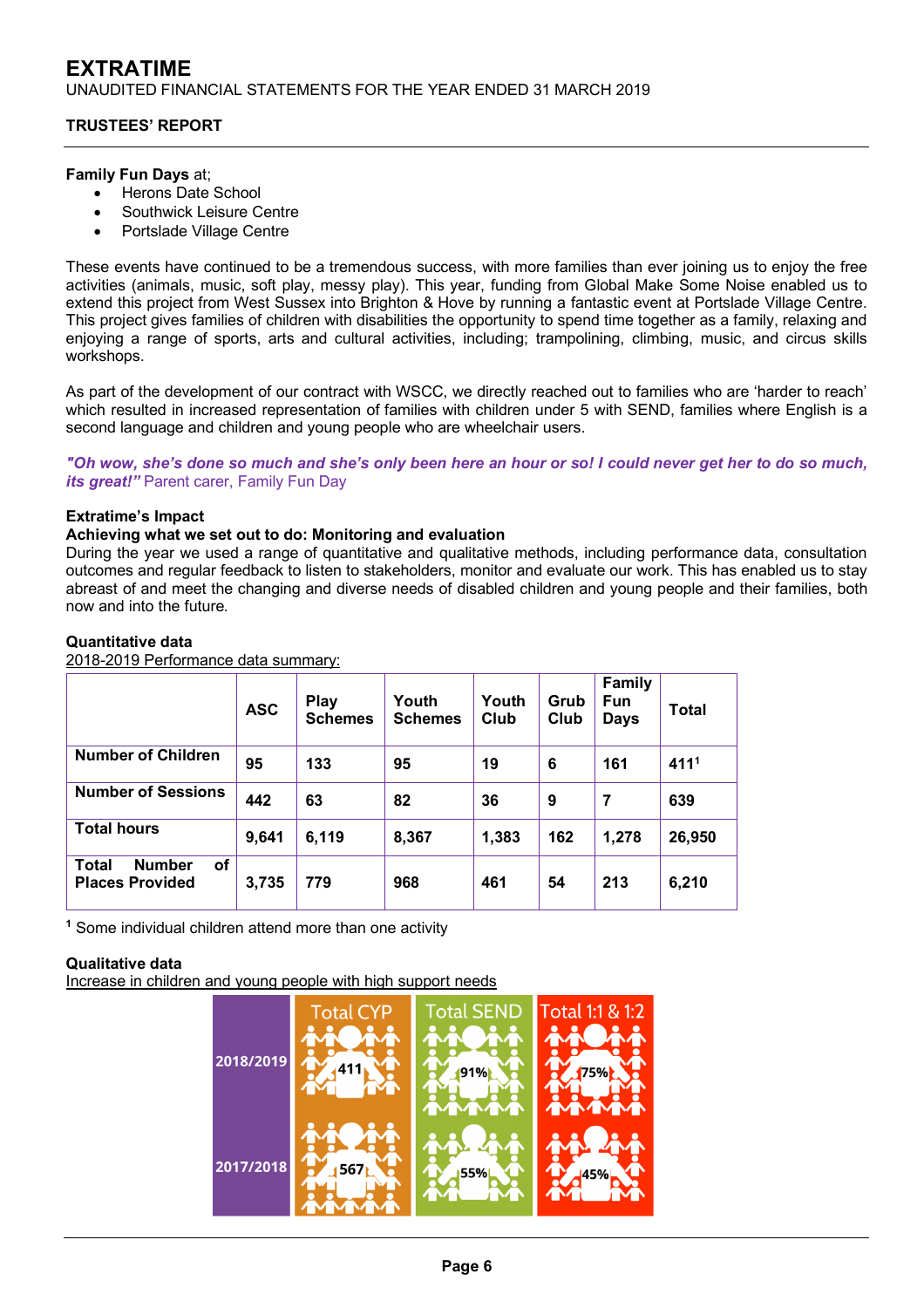In the year 2018-19 we provided nearly 27,000 hours of support to 411 of the most vulnerable children in Sussex. The illustration above shows the increase in the number of children and young people with the highest needs between 2017/18 and 2018/19. This reflects the now familiar pattern of increasing numbers of children with the most complex needs and disabilities. Inevitably this leads to a reduction in Extratime's overall capacity as we increasingly support children on 1:1 ratio. The reduction in overall places also reflects the closure of our mainstream settings in July 2017.

*"She absolutely loves it here and wants to come every day if she could, thanks for really caring about her and I feel comfortable leaving her with you guys"* Parent carer

As part of our in our independent 2018 stakeholder consultation in October 2018, almost 200 parent carers, and 35 staff and trustees shared their views about Extratime and local SEND services in online surveys, focus groups and telephone interviews. We have used this information to inform Extratime's strategic development and to help shape local SEND services. Feedback on Extratime services was overwhelmingly positive;

- o 95% are very happy/fairly happy in 'understanding and meeting your child's needs'.
- o 93% are very happy/fairly happy in the 'quality of care and support'.
- $\circ$  94% are very happy/ fairly happy in the 'quality of venue, equipment and materials'.

Constructive feedback from parents about booking arrangements has informed the development of the new website.

o 19% of respondents were unhappy with the registration and booking process.

This is why this year, we have worked with a local digital agency, with an interest in disability, to develop a new accessible website. Due to launch in early 2020, the new site will be more accessible, efficient and offer fresher content to meet the needs of our families, now and into the future.

This positive consultation feedback was reflected in our March 2019 Parent Carer Survey, in which parent carers reported positive outcomes for their children. This included;

## **Access to experiences / Greater freedom and choice**

- o 83% 'tries new things/has new experiences'
- o 98% reported 'has fun'.

## **Increased independence**

- o 85% 'spends time with their peers'
- o 67% reported 'belongs to a community '.

# **Improved skills**

o 60% 'is more confident.'

Parent carers also reported positive outcomes for their own health and wellbeing;

## **Mental and physical health**

- o 67% 'has a break from caring'
- $\circ$  87% 'confidence that their child is safe and their needs are well cared for.'

# **Financial resilience**

o 60% of parent carers reported 'is able to work'.

*"I want to thank you all of you from admin to the carers who have looked after C. I have always felt so happy leaving him at the club and he has always enjoyed himself. You are an amazing bunch … and it has been such a huge help to me."* Parent carer, Woodys Youth Scheme

We are also acutely aware that many families experience long waits for an Extratime place and there is still significant unmet need for Extratime within the SEND communities in Brighton & Hove and West Sussex. Parent carers tell us we could double or treble places to meet their needs so we are committed to increasing our capacity and choice for families. We continue to closely monitor the situation and maintain positive and transparent relationships with our funders and commissioners.



**Art at Holiday Youth Scheme**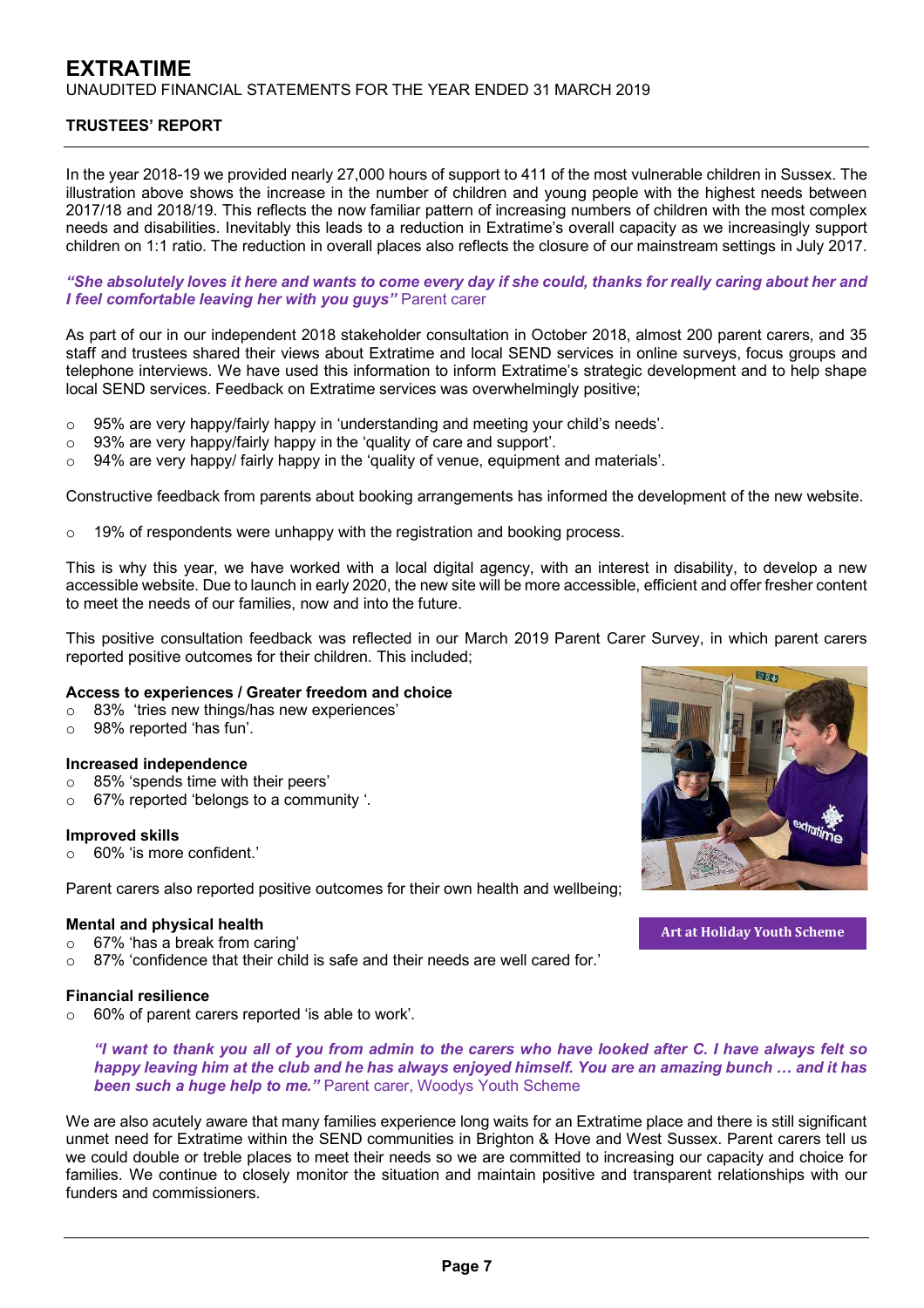# **TRUSTEES' REPORT**

Whilst we work hard to increase capacity, our commitment to quality remains at the heart of everything we do and we continue to operate at the Outstanding Ofsted rating we were proud to achive in 2016.

*"Staff are exceptionally kind and caring towards the children and know their individual needs extremely well."* 

*"Exceptional partnerships with parents and others … excellent close relationships with schools … help to support children's development extremely well."* 

# Ofsted Inspection Officer, July 2016

## **Governance**

During the year, Extratime's Board of Trustees undertook a comprehensive governance review. This included a trustee skills audit, and a self-assessment against the 'Code of Governance'. This work is ongoing.

We were pleased to welcome Angela Morris and Marian Tipler (Co-founder of Extratime) to the management committee this year. They bring experience of HR/ PR and fundraising / SEND respectively have been recruited to fill immediate identified skills gaps. Trustee recruitment is ongoing to further increase the diversity of skills and expertise on the board (e.g. commercial, legal and financial experience). The trustees have also begun to implement an ambitious action plan to meet the Code of Governance standards (for Small Charities), including refreshed Articles of Association which will be presented to the Charity Commission in early 2020.

Our work to deliver our 2018-2021 strategy continued productively throughout the year. The table below contain a summary of the key achievements against the three core objectives.

- 1. Quality
- 2. Value for Money
- 3. Participation

| <b>Core Objective</b> |                             | <b>Key Achievements</b>                                                                                            |  |  |  |  |
|-----------------------|-----------------------------|--------------------------------------------------------------------------------------------------------------------|--|--|--|--|
| Quality               | Governance                  | Governance Review underway<br>$\bullet$                                                                            |  |  |  |  |
|                       |                             | Two new trustees appointed<br>$\bullet$                                                                            |  |  |  |  |
|                       |                             | Articles of Association reviewed<br>$\bullet$                                                                      |  |  |  |  |
|                       | People                      | Pay review completed (National Living wage, AL policy)<br>$\bullet$                                                |  |  |  |  |
|                       |                             | Restructure of Core team<br>$\bullet$                                                                              |  |  |  |  |
|                       |                             | New staff training programme implemented<br>٠                                                                      |  |  |  |  |
|                       | <b>Quality Assurance</b>    | Policy pack refresh (incl. Safeguarding, GDPR, Health and<br>$\bullet$<br>Safety)                                  |  |  |  |  |
|                       |                             | New M&E framework introduced<br>$\bullet$                                                                          |  |  |  |  |
| Value<br>for          | <b>Financial Management</b> | Efficient and strategic use of resources<br>$\bullet$                                                              |  |  |  |  |
| <b>Money</b>          |                             | Introduction of new financial management processes<br>$\bullet$                                                    |  |  |  |  |
|                       |                             | Appointment of new Independent Examiners<br>$\bullet$                                                              |  |  |  |  |
|                       | <b>Contract Management</b>  | Extension of WSCC Short Breaks contracts to 2021 (further<br>$\bullet$<br>extension to 2023)                       |  |  |  |  |
|                       |                             | Extension of BHCC Short Breaks contracts to 2020<br>$\bullet$<br>(further extension to 2021)                       |  |  |  |  |
|                       |                             | Review of SLA with YMCA DLG (extension of Extratime role<br>$\bullet$<br>and funding share)                        |  |  |  |  |
|                       | <b>Fundraising Strategy</b> | Introduction of new Fundraising team structure (T&F<br>$\bullet$<br>Fundraising Lead and Fundraising Officer)      |  |  |  |  |
|                       |                             | Achieved 2018-2019 fundraising target of £ 228,061,<br>٠<br>including £85,000 towards 2019-2020 fundraising target |  |  |  |  |
|                       | Growth and Change           | New projects introduced (Grub Club, B&H Family Fun Days)<br>$\bullet$                                              |  |  |  |  |
|                       |                             | Preparation for Extratime move to Portslade Village Centre<br>٠                                                    |  |  |  |  |
|                       | Capacity                    | Manage capacity challenges relating to increased high<br>$\bullet$<br>needs of children and young people.          |  |  |  |  |

## 2018-2019 Strategy implementation summary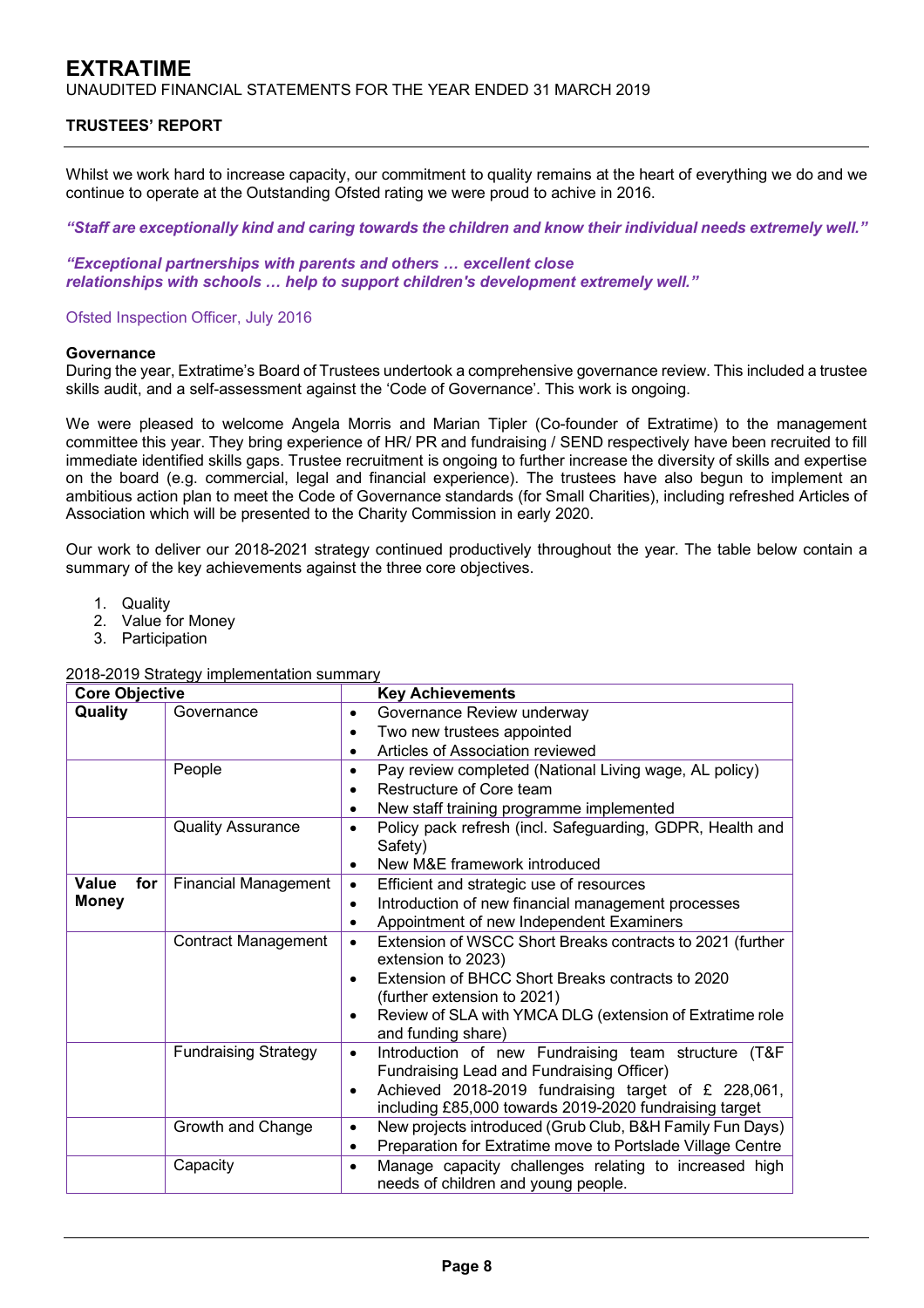UNAUDITED FINANCIAL STATEMENTS FOR THE YEAR ENDED 31 MARCH 2019

# **TRUSTEES' REPORT**

| <b>Core Objective</b>    |                                                  |                             | <b>Key Achievements</b>                                                                                                                                                                                                                                                                                                                                                                                                                |
|--------------------------|--------------------------------------------------|-----------------------------|----------------------------------------------------------------------------------------------------------------------------------------------------------------------------------------------------------------------------------------------------------------------------------------------------------------------------------------------------------------------------------------------------------------------------------------|
| Co-<br><b>Production</b> | Children<br>&<br>Young<br>People's Participation | $\bullet$                   | Ongoing inclusion of children and young people in activity<br>and session planning                                                                                                                                                                                                                                                                                                                                                     |
|                          | Parent<br>Carer<br>Participation                 | $\bullet$<br>$\bullet$      | Independent Stakeholder Consultation commissioned to<br>inform Extratime operational and strategy development and<br>to help shape local services and priorities<br>Close partnership working with B&H Parent Care Council<br>(PaCC) to inform Extratime operational and strategy<br>development and help shape local services and priorities                                                                                          |
|                          | Multi-agency<br>Collaboration                    | $\bullet$<br>$\bullet$<br>٠ | Active membership of B&H and WS Short breaks Provider<br>Forums, B&H Extended Day Steering Group<br>Participation in various partnership forum to support<br>individual families and service development and delivery<br>Maintain and strengthen informal and formal networks with<br>the SEND and Community and Voluntary Sectors in<br>Brighton & Hove and West Sussex<br>Strong working relationships with local authority partners |
|                          | Digital Strategy                                 | ٠<br>$\bullet$              | Digital strategy development, including:<br>New website development - due for launch Jan 2020<br>Social Media strategy                                                                                                                                                                                                                                                                                                                 |

# **Risk review**

In accordance with the Extratime risk management policy, the trustees maintain and regularly review the organisational risk register. The trustees also conduct a full risk assessment to review the major risks to which the charity is exposed and to manage those risks. Significant internal risks to funding have led to the development of a flexible operational model and strategic plan which allow for the diversification of funding and activities. Internal risks are minimised by the implementation of procedures for authorisation of all transactions and projects and to ensure consistent quality of delivery for all operational aspects of the charitable company. These procedures are periodically reviewed to ensure that they still meet the needs of the charity..

# **FINANCIAL REVIEW**

The diversification of Extratime's funding model has led to a stronger financial position for the charity. Despite the ongoing turbulent and uncertain landscape of local government funding and competitive fundraising market place, charity income was £616,552 and the charity's expenditure was £561,246. This compares to income of £579,295 and expenditure of £542,924 for the last accounting period in 2017-2018.

This is reflective of the trustees prudent spending decisions and fundraising success in Quarter 4 which have resulted in a surplus income of £55,306 which will form part of the unrestricted reserves. The total reserves carried forward at 31 March 2019 is therefore £243,248. Of this, the trustees have designated £85,000 for clubs and schemes in 2019- 2020.

# **Income**

# **Principal funding sources**

Extratime's diverse funding model includes a mix of funding streams which offer sustainability. This is illustrated below. The chart also reflects our commitment to maintain user fees at affordable levels for families in line with mainstream provision. The subsidised fees we charged for Extratime services are one of our principal sources of income for the charity (**£91,559).**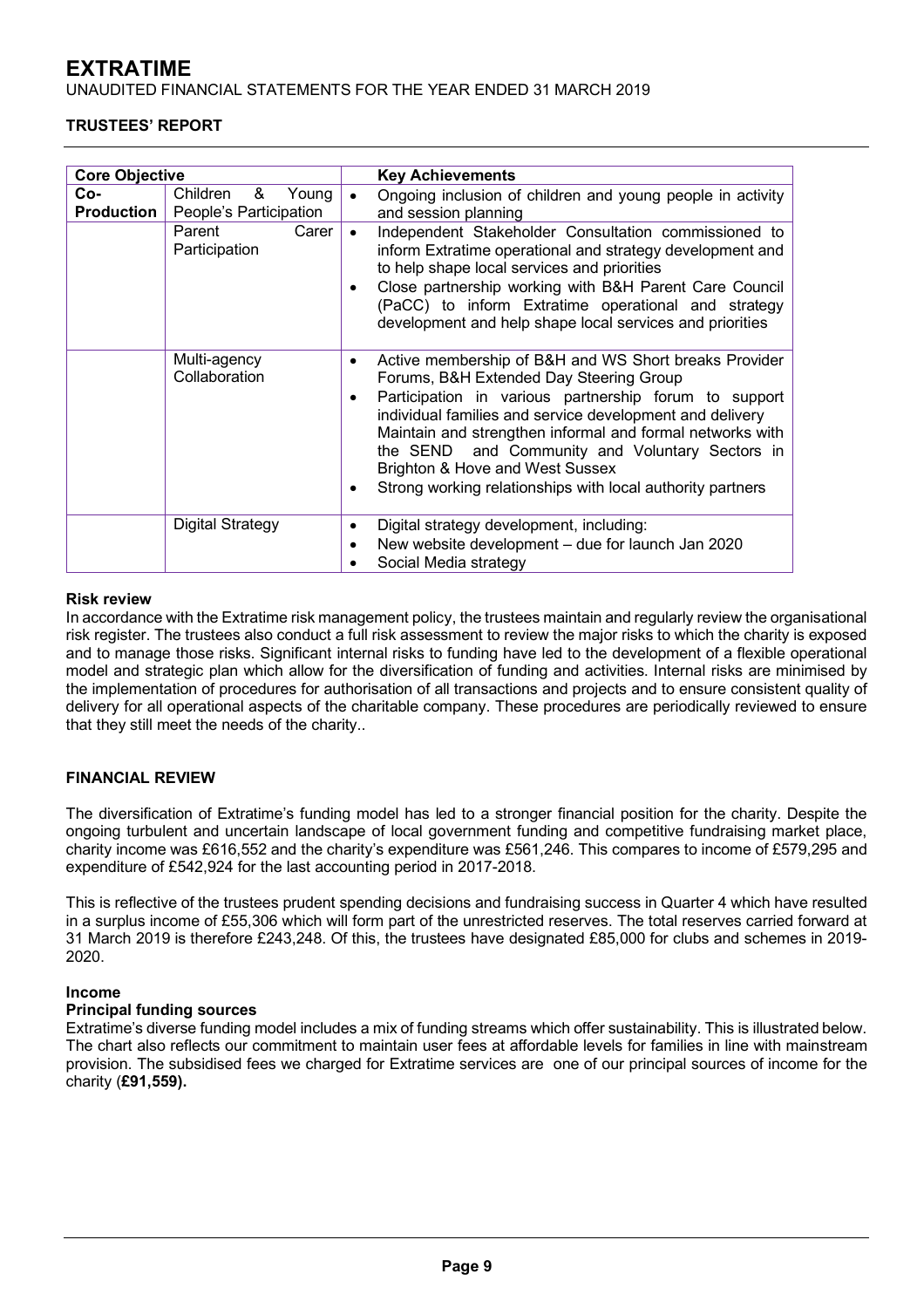UNAUDITED FINANCIAL STATEMENTS FOR THE YEAR ENDED 31 MARCH 2019

# **TRUSTEES' REPORT**



This year Extratime's principal sources of income also included our existing contracts with Brighton & Hove City Council (**£57,528),** YMCA DLG (**£140,935**) and West Sussex County Council (**£74,000)** to provide short breaks for families of children with additional needs and disabilities. Further funding from BHCC includes Youth Service (**£19,000**), Third Sector Investment Programme **(£10,000)** and BHCC Sustainability Grant (**£15,000**).

We extend our sincere appreciation to all of our funders, large and small, including the individuals who support our work through their own fundraising efforts. This year we are especially grateful the family of one of our children who, with the help of his friends and colleagues, cycled around the Isle of Wight to raise **£30,000** for Extratime.

We are enormously grateful for the generosity of our Trust and Foundations funders, without whom we could not operate. This includes; BBC Children in Need **(£39,916**), Baily Thomas **(£25,000)**, Garfield Weston **(£25,000**), and the Sobell Foundation **(£10,000)** who provided key sources of funding this year.

The trustees are pleased to report new contracts and grants this year, including, BHCC Youth Led Grant Programme **(£5,469)** , WSCC Short Breaks **(£12,000)** , Baily Thomas **(£25,000)**, Garfield Weston **(£25,000)**, Ernest Kleinwort **(£7,500)** , Sussex Community Foundation **(£6,797)**, Grant Foundation **(£5,000)**, Trustees of the 29th May 1961 Charity **(£5,000)** , Global Make Some Noise **(£4,436)** and BHCC Youth Service Partners **(£4,125).**

This increase in Extratime's Trust and Foundations income is the result of the new Fundraising appointment and supports the trustee's decision to invest in the charity's fundraising function. The appointment of our new Trust and Foundations Fundraiser in May 2018 has enabled us to meet the 2018-2019 funding target and to work towards the 2019-2020 funding gap during the year. This is part of the trustee's commitment to build valuable, long-term relationships with our Trust and Foundations donors, the income from whom remains our priority as this enables us to maximise the return on investment from our limited fundraising resources.

# **Expenditure**



Extratime trustees have continued to oversee the efficient and strategic use of charity resources. The chart below summarises expenditure, showing 80% of the overall budget against employment costs, around half against the direct support costs to meet the high support needs of children and young people. Just over a quarter funds the small core team to safeguard the health and wellbeing of the children, young people and staff, and to manage finance, contracts and fundraising. This includes key HR personnel who recruit, train and support up to 100 staff to cover 250 shifts per week during our busiest holiday periods.

# **Reserves policy**

Extratime maintains appropriate financial reserves to meet the charity objectives and to mitigate against risk.

The contracts Extratime holds with Brighton & Hove City Council and West Sussex County Council both include provision for the local authorities to give reasonable notice of any intention to withdraw funding or seek changes to the existing arrangements. The trustees believe such agreements will provide the time necessary to affect any organisational changes caused by reductions in funding levels.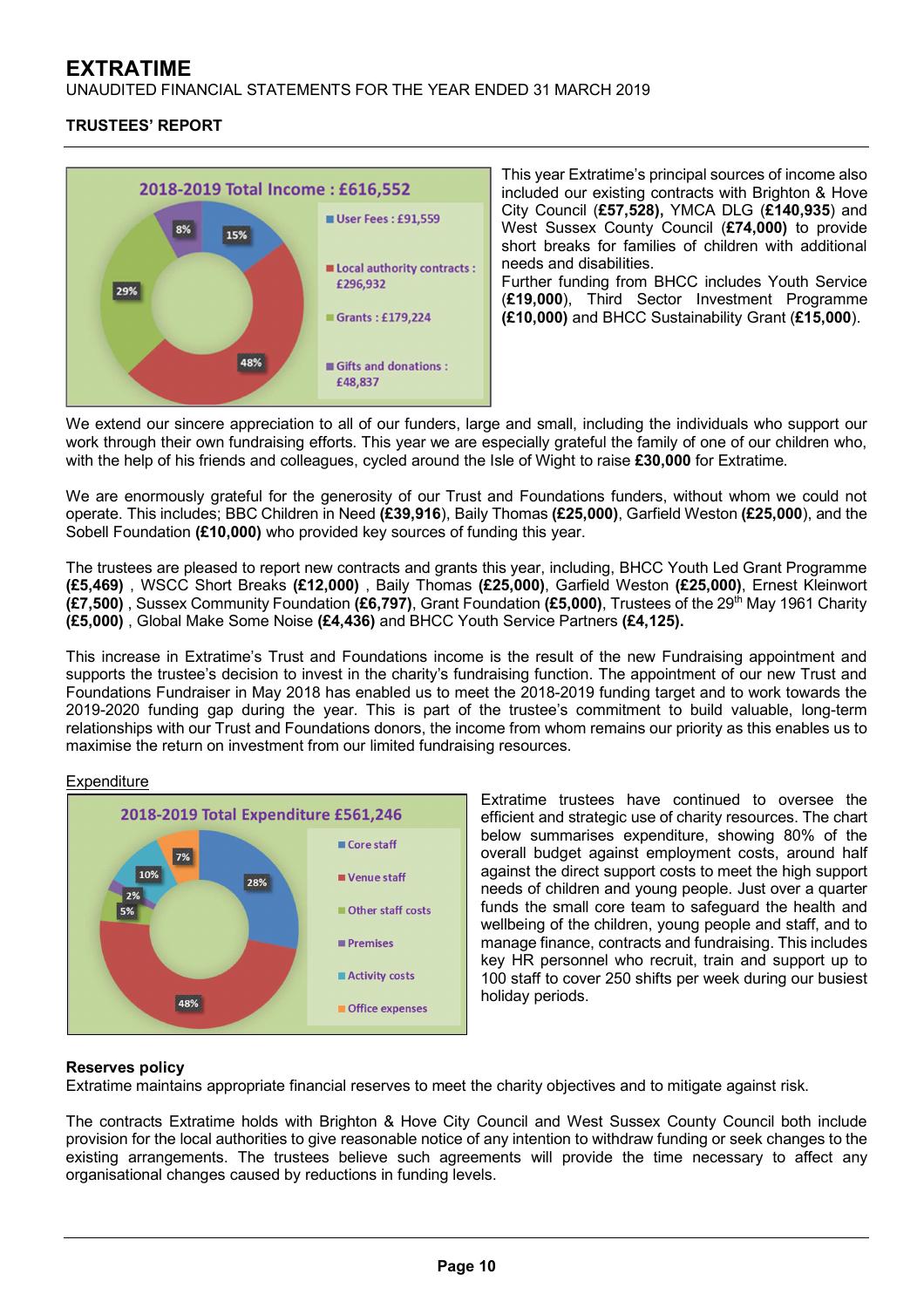Nevertheless, the trustees believe it is important they hold as financial reserves the funds necessary to continue the current activities of the charity in the event of a significant drop in funding. If it became necessary, such reserves would also ensure an ordered and proper closing of Extratime. In accordance with good practice and Charity Commission recommendations, the trustees wish to maintain these reserves at a minimum level and therefore review the funds regularly. A regular income from fees provides for the reserve funds.

In the event of closure of Extratime, the reserve policy will fund:

- Any redundancy payments due to its employees
- Support to employees to find alternative employment
- Terminating service contracts such as office rent and equipment
- Contingency sum for outstanding liabilities
- Accountancy, audit and other professional fees.

# **PLANS FOR THE FUTURE**

# **Next steps**

In December we were delighted to accept Brighton & Hove City Council's offer of Portslade Village Centre. We are looking forward to moving into our new home in April 2019. We have begun to put plans in place to develop the space into a dynamic, vibrant and inclusive space for disabled young people to feel at home.

This will include a new 'chill out' area, sensory room, hygiene room and outside space co-designed by the young people.

We hope the Centre will become an important new hub for the local community as we will be able to rent space for community groups, including partners who support families with SEND.

The next twelve months will involve further consolidation for Extratime as we build on the growth and change in 2018-2019. Next year we also look forward to working alongside families and partners to prepare for the introduction of the integrated hubs in Brighton & Hove 2020. We also look forward to further developing our relationship with all of our new commissioners, partners and families, as we establish new services for children and young people with SEND in Brighton & Hove and West Sussex.



Portslade Village Centre

As always, there are challenges ahead as we enter into a new political landscape, but we are confident that our organisational capacity, resilience and flexibility means we have long term sustainability for our young service users and their families.

The trustees look forward to reporting on the progress of these changes in 2020.

# **STATEMENT OF TRUSTEES' RESPONSIBILITIES**

The trustees (who are also directors of Avert for the purposes of company law) are responsible for preparing the Trustees' Report and the financial statements in accordance with applicable law and United Kingdom Accounting Standards (United Kingdom Generally Accepted Accounting Practice).

Company law requires the trustees to prepare financial statements for each financial year, which give a true and fair view of the state of affairs of the charitable company and of the incoming resources and application of resources, including the income and expenditure, of the charitable company for that period. In preparing these financial statements, the trustees are required to:

- select suitable accounting policies and then apply them consistently;
- observe the methods and principles in the Charities SORP 2015 (FRS 102);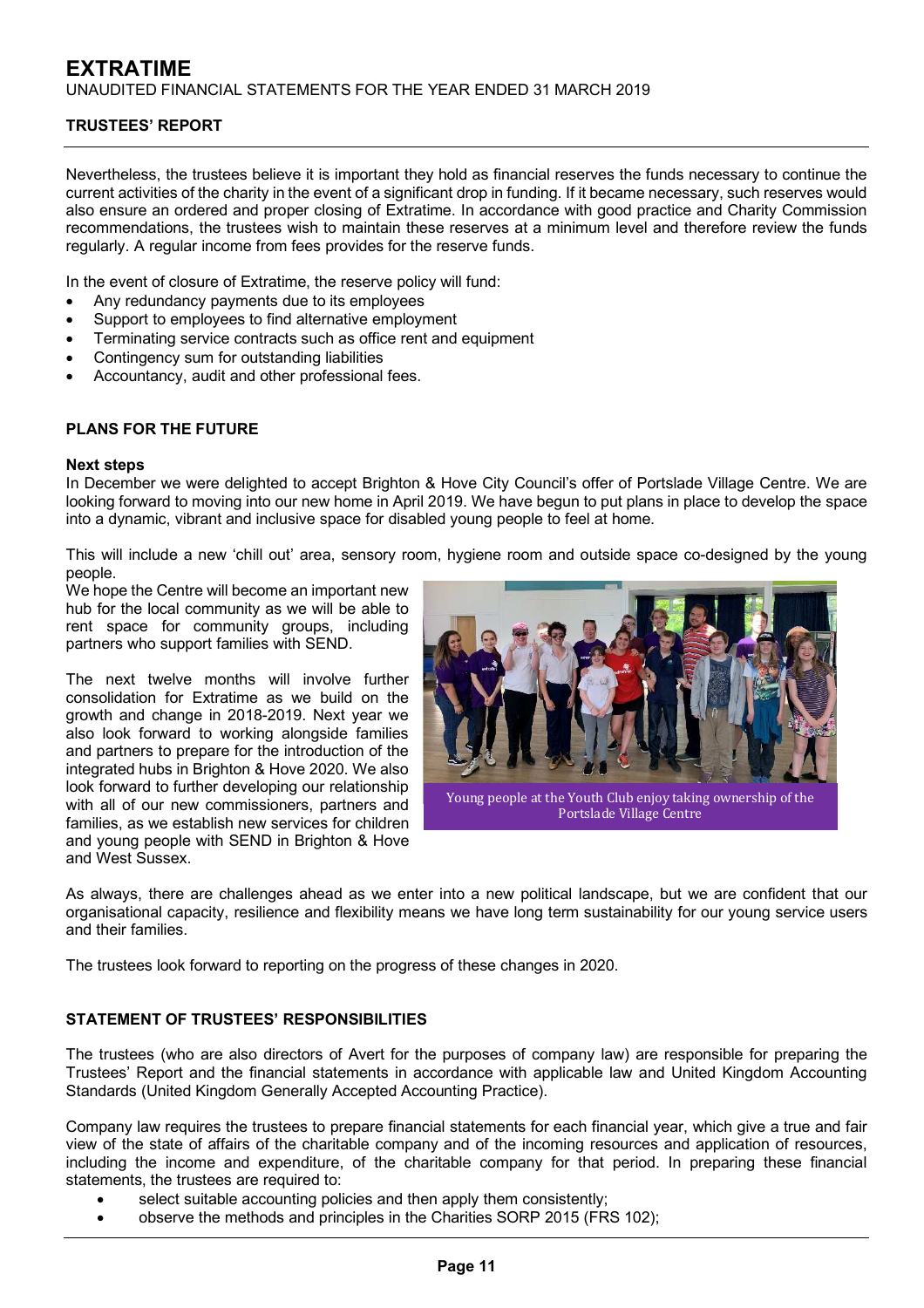# **TRUSTEES' REPORT**

- make judgements and estimates that are reasonable and prudent;
- state whether applicable UK Accounting Standards have been followed, subject to any material departures disclosed and explained in the financial statements;
- prepare the financial statements on the going concern basis unless it is inappropriate to presume that the charitable company will continue in operation.

The trustees are responsible for keeping adequate accounting records that disclose with reasonable accuracy at any time the financial position of the charitable company and enable them to ensure that the financial statements comply with the Companies Act 2006. They are also responsible for safeguarding the assets of the charitable company and hence for taking reasonable steps for the prevention and detection of fraud and other irregularities.

In so far as the trustees are aware:

- there is no relevant information of which the charitable company's examiner is unaware; and
- the trustees have taken all steps that they ought to have taken to make themselves aware of any relevant information and to establish that the examiner is aware of that information

The trustees are responsible for the maintenance and integrity of the charity and financial information included on the charity's website. Legislation in the United Kingdom governing the preparation and dissemination of financial statements may differ from legislation in other jurisdictions.

# **APPOINTMENT OF INDEPENDENT EXAMINER**

In the period since the year end the trustees reviewed the charity's external scrutiny provision and appointed Blue Spire Limited as the charity's examiner for the year under review.

Blue Spire Limited have expressed their willingness to stand for reappointment and a resolution proposing their reappointment will be put forward at the annual general meeting of the charity.

# **SMALL COMPANIES PROVISIONS**

This report has been prepared in accordance with the small companies regime under the Companies Act 2006.

Approved by the trustees and signed on their behalf.

R Cook Chair

Date 20 December 2019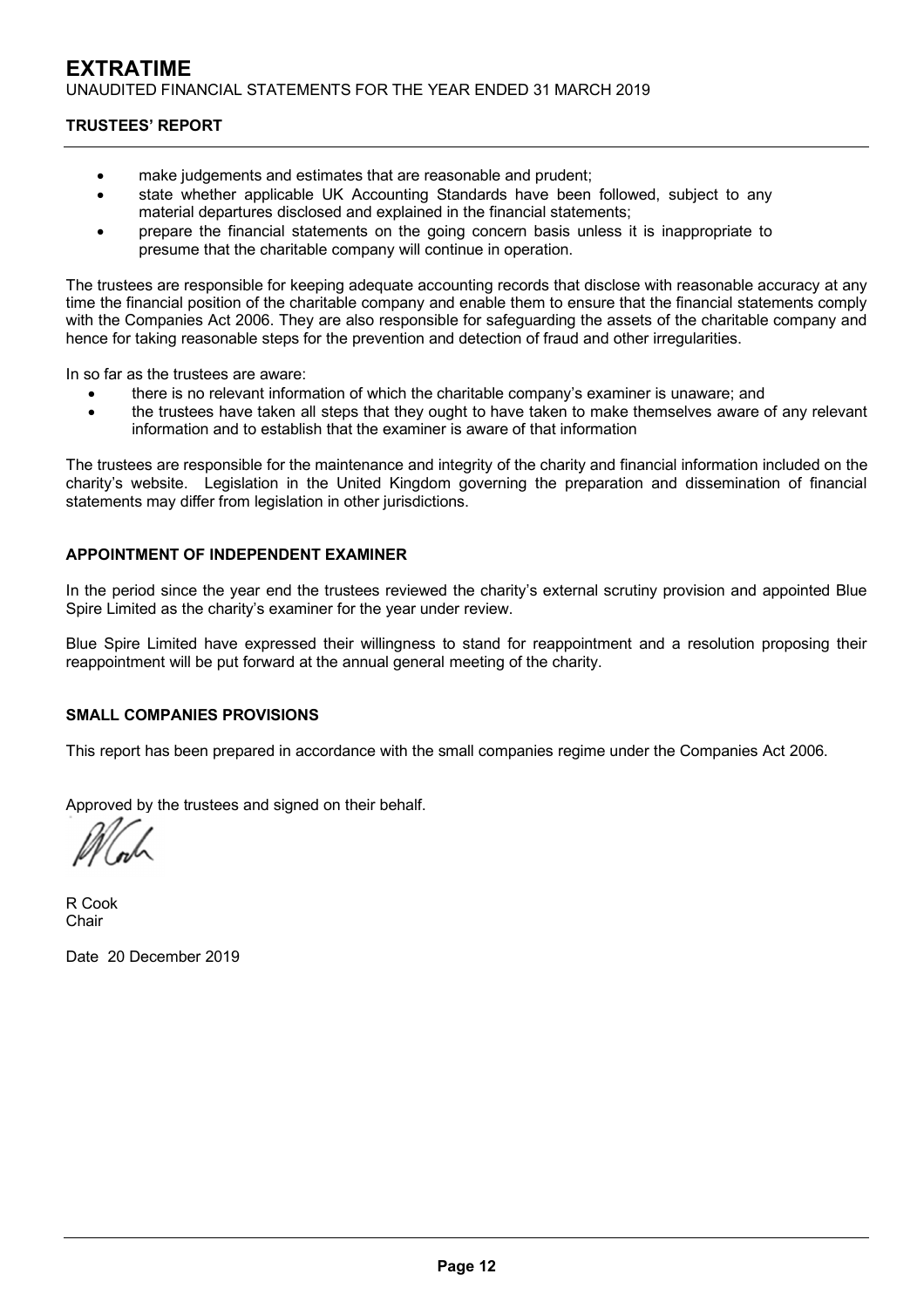# **INDEPENDENT EXAMINER'S REPORT**

# **Independent Examiner's Report to the Trustees of Extratime**

I report to the charity trustees on my examination of the accounts of the company for the year ended 31 March 2019 which are set out on pages 14 to 23.

# **Responsibilities and basis of report**

As the charity trustees of the company (and also its directors for the purposes of company law) you are responsible for the preparation of the accounts in accordance with the requirements of the Companies Act 2006 ('the 2006 Act').

Having satisfied myself that the accounts of the company are not required to be audited under Part 16 of the 2006 Act and are eligible for independent examination, I report in respect of my examination of your company's accounts as carried out under section 145 of the Charities Act 2011 ('the 2011 Act'). In carrying out my examination I have followed the Directions given by the Charity Commission under section 145(5)(b) of the 2011 Act.

# **Independent examiner's statement**

Since the company's gross income exceeded £250,000 your examiner must be a member of a body listed in section 145 of the 2011 Act. I confirm that I am qualified to undertake the examination because I am a member of the Institute of Chartered Accountants in England and Wales, which is one of the listed bodies.

I have completed my examination. I confirm that no matters have come to my attention in connection with the examination giving me cause to believe that in any material respect:

- 1. accounting records were not kept in respect of the company as required by section 386 of the 2006 Act; or
- 2. the accounts do not accord with those records; or
- 3. the accounts do not comply with the accounting requirements of section 396 of the 2006 Act other than any requirement that the accounts give a 'true and fair view' which is not a matter considered as part of an independent examination; or
- 4. the accounts have not been prepared in accordance with the methods and principles of the Statement of Recommended Practice for accounting and reporting by charities applicable to charities preparing their accounts in accordance with the Financial Reporting Standard applicable in the UK and Republic of Ireland (FRS 102).

I have no concerns and have come across no other matters in connection with the examination to which attention should be drawn in this report in order to enable a proper understanding of the accounts to be reached.

Geoffrey Frost BSc(Hons) FCA Blue Spire Limited Cawley Priory South Pallant **Chichester** West Sussex PO19 1SY

Date 20 December 2019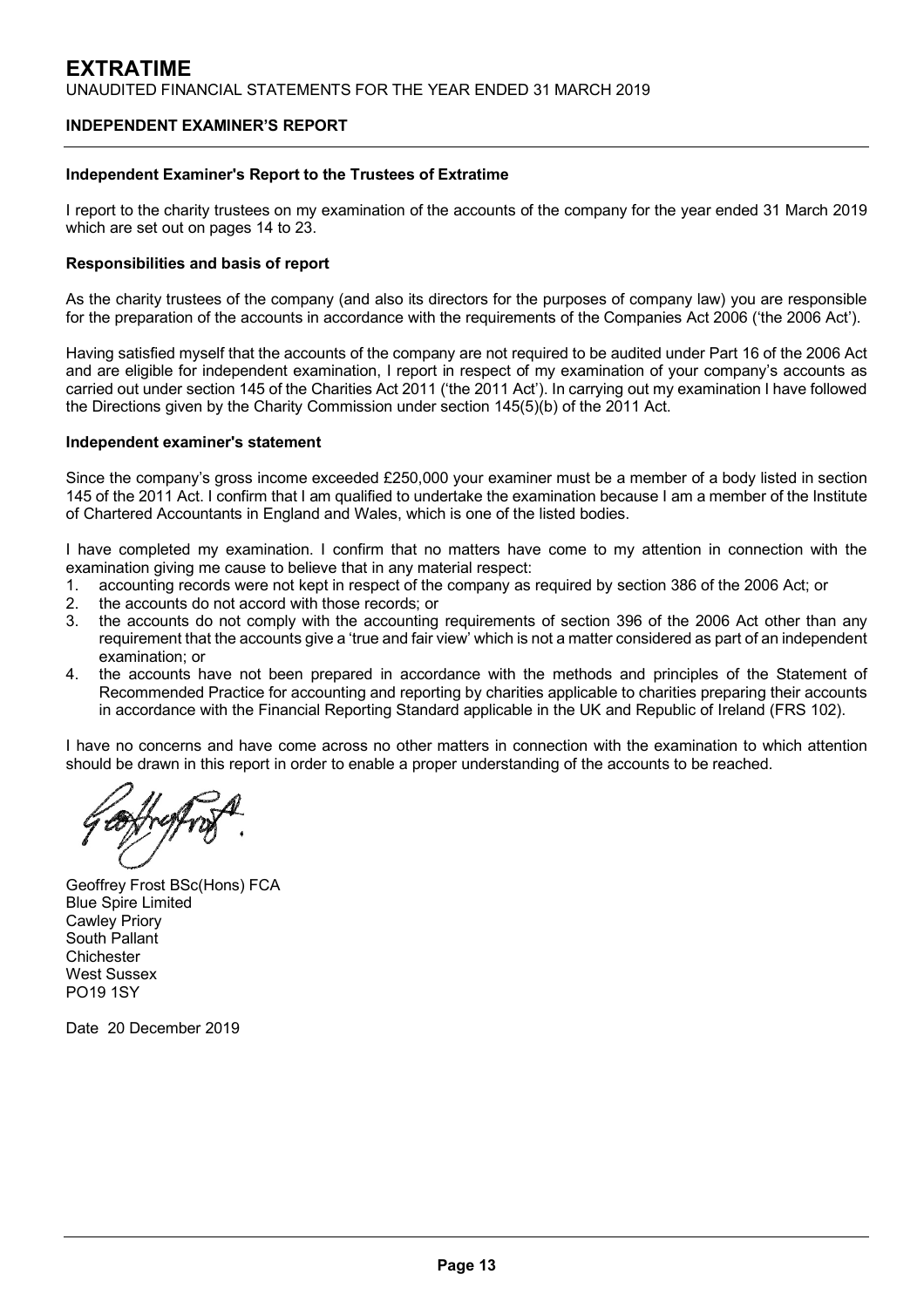# **STATEMENT OF FINANCIAL ACTIVITIES (INCLUDING INCOME AND EXPENDITURE ACCOUNT)**

|                                                 | <b>Note</b>         | <b>Unrestricted</b><br><b>Funds</b><br>£ | <b>Restricted</b><br><b>Funds</b><br>£ | 2019<br><b>Total</b><br><b>Funds</b><br>£ | 2018<br><b>Total</b><br><b>Funds</b><br>£ |
|-------------------------------------------------|---------------------|------------------------------------------|----------------------------------------|-------------------------------------------|-------------------------------------------|
| <b>INCOME AND ENDOWMENTS FROM:</b>              |                     |                                          |                                        |                                           |                                           |
| Donations and legacies<br>Charitable activities | 1<br>$\overline{2}$ | 47,637<br>145,431                        | 1,200<br>422,284                       | 48,837<br>567,715                         | 28,142<br>551,153                         |
| <b>Total income and endowments</b>              |                     | 193,068                                  | 423,484                                | 616,552                                   | 579,295                                   |
| <b>EXPENDITURE ON:</b>                          |                     |                                          |                                        |                                           |                                           |
| Raising funds<br>Charitable activities          | 3<br>4              | 33,405<br>104,357                        | 423,484                                | 33,405<br>527,841                         | 12,189<br>530,735                         |
| <b>Total expenditure</b>                        |                     | 137,762                                  | 423,484                                | 561,246                                   | 542,924                                   |
| Net Income/(expenditure)                        |                     | 55,306                                   |                                        | 55,306                                    | 36,371                                    |
| Transfers between funds                         |                     |                                          |                                        |                                           |                                           |
| Net movement in funds                           |                     | 55,306                                   |                                        | 55,306                                    | 36,371                                    |
| <b>RECONCILIATION OF FUNDS</b>                  |                     |                                          |                                        |                                           |                                           |
| Total funds brought forward                     | 13                  | 187,942                                  |                                        | 187,942                                   | 151,571                                   |
| <b>Total funds carried forward</b>              | 13                  | 243,248                                  |                                        | 243,248                                   | 187,942                                   |

The charity has no recognised gains or losses other than those dealt with in the statement of financial activities. None of the charity's activities were acquired or discontinued during the above two financial years.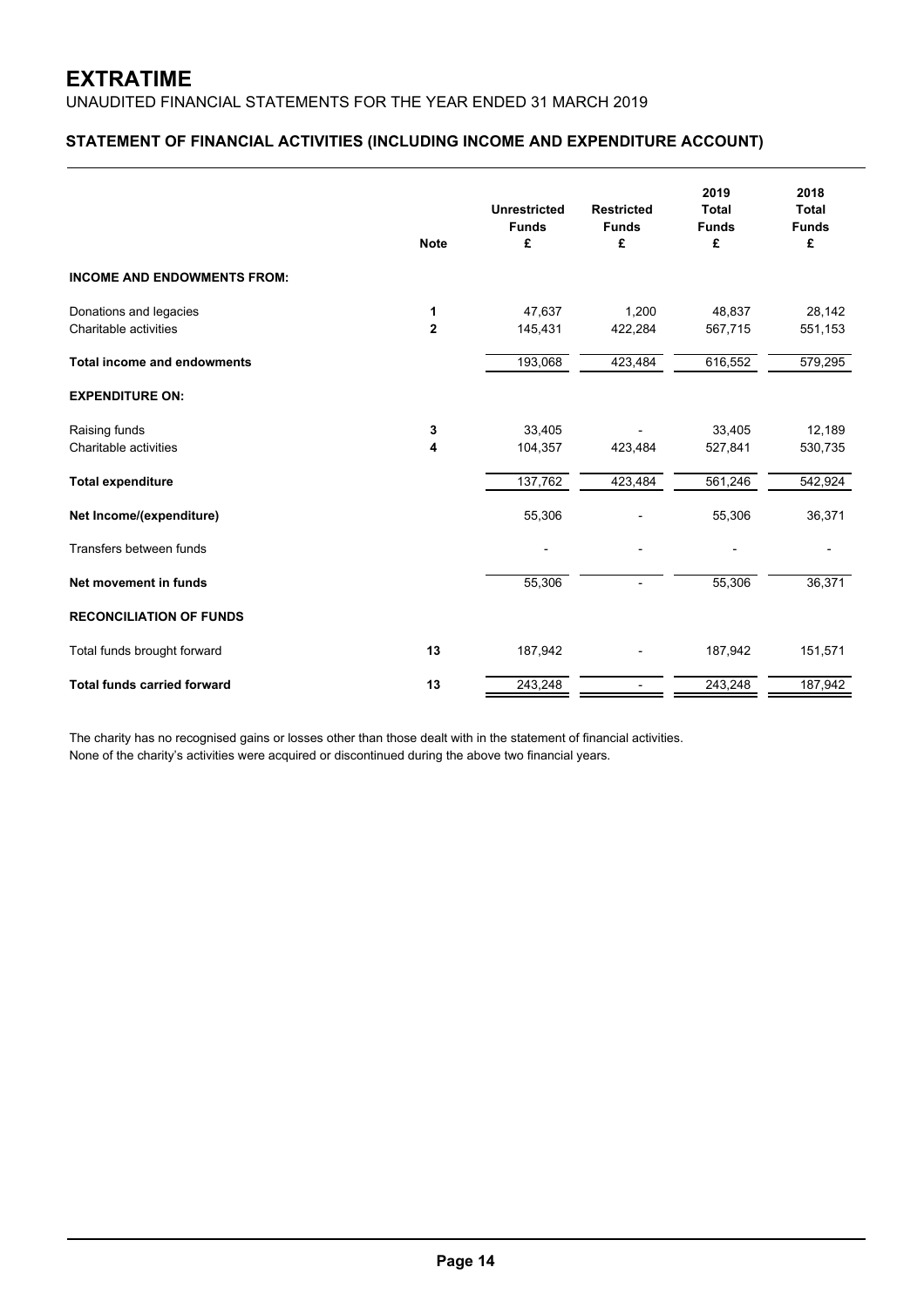# **BALANCE SHEET AS AT 31 MARCH 2019**

|                                                |             | 2019    |         | 2018    |         |
|------------------------------------------------|-------------|---------|---------|---------|---------|
|                                                | <b>Note</b> | £       | £       | £       | £       |
| <b>FIXED ASSETS</b>                            |             |         |         |         |         |
| Tangible fixed assets                          | 9           |         | 346     |         | 462     |
| <b>CURRENT ASSETS</b>                          |             |         |         |         |         |
| <b>Debtors</b>                                 | 10          | 61,435  |         | 22,994  |         |
| Cash at hand and in bank                       |             | 228,038 |         | 171,639 |         |
| <b>Total current assets</b>                    |             | 289,473 |         | 194,633 |         |
| <b>CURRENT LIABILITIES</b>                     |             |         |         |         |         |
| Creditors: amounts falling due within one year | 11          | 46,571  |         | 7,153   |         |
| Net current assets/(liabilities)               |             |         | 242,902 |         | 187,480 |
| Net assets/(liabilities)                       |             |         | 243,248 |         | 187,942 |
|                                                |             |         |         |         |         |
| THE FUNDS OF THE CHARITY                       |             |         |         |         |         |
| <b>Restricted funds</b>                        | 13          |         |         |         |         |
| Unrestricted funds                             | 13          |         | 243,248 |         | 187,942 |
| <b>Total charity funds</b>                     |             |         | 243,248 |         | 187,942 |

For the year ending 31 March 2019 the company was entitled to exemption from audit under section 477 of the Companies Act 2006 relating to small companies.

Directors' responsibilities:

- The members have not required the company to obtain an audit of its accounts for the year in question in accordance with section 476;

 records and the preparation of accounts. - The directors acknowledge their responsibilities for complying with the requirements of the Act with respect to accounting

These accounts have been prepared in accordance with the provisions applicable to companies subject to the small companies' regime.

The notes on pages 19 to 23 form part of the financial statements

Approved by the trustees and signed on their behalf

R Cook Chair

Date 20 December 2019

Extratime Registered charity no.: 1116203 Registered company no.: 04514110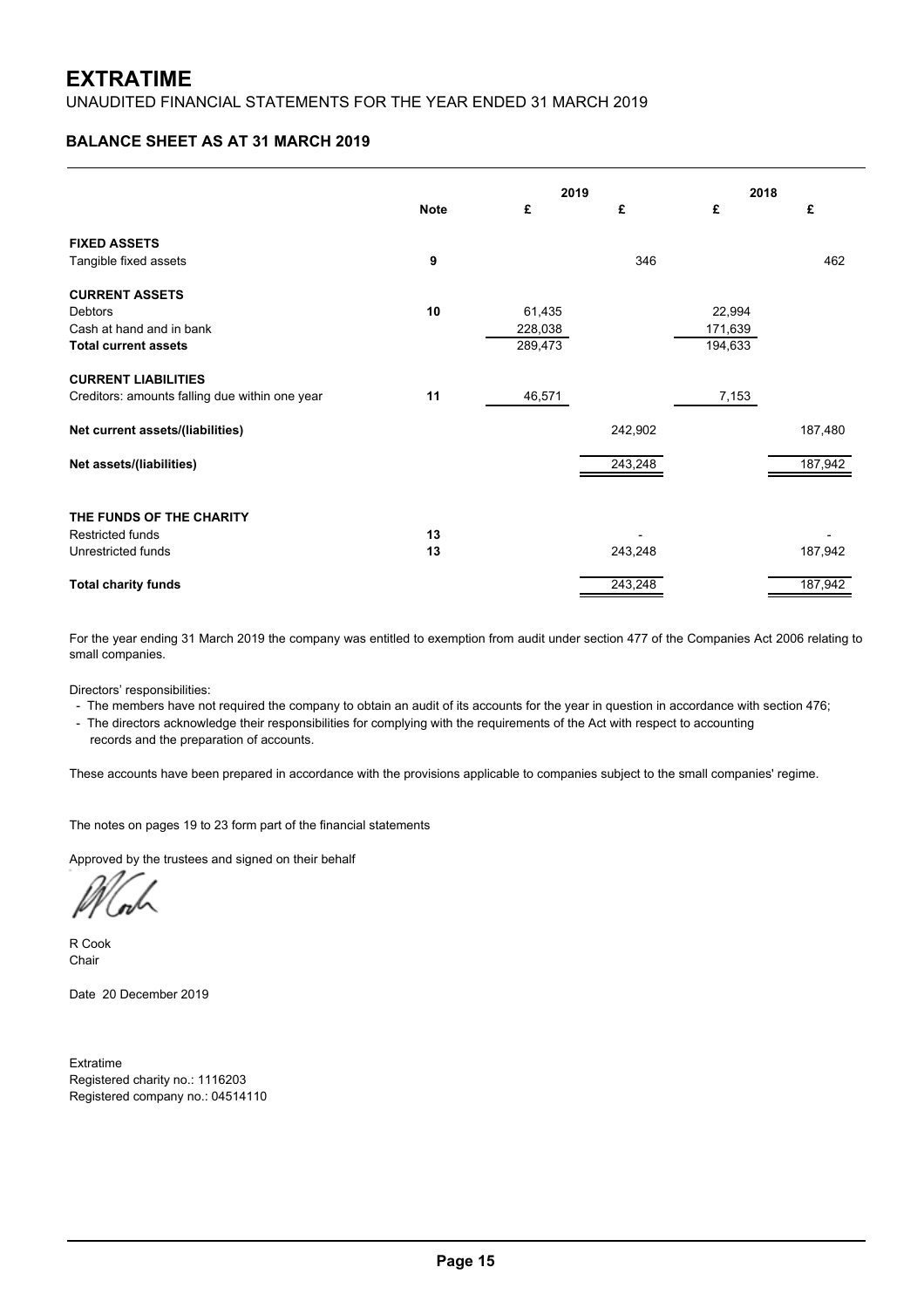UNAUDITED FINANCIAL STATEMENTS FOR THE YEAR ENDED 31 MARCH 2019

# **STATEMENT OF CASH FLOWS**

|                                                                                                                     | <b>Note</b> | £ | 2019<br>£ | 2018<br>£ | £       |
|---------------------------------------------------------------------------------------------------------------------|-------------|---|-----------|-----------|---------|
| Net cash flow from operating activities (see below)                                                                 |             |   | 56,399    |           | 97,047  |
| Cash flow from investing activities<br>Purchase of tangible fixed assets<br>Net cash flow from investing activities |             |   |           |           |         |
| Net increase/(decrease) in cash and cash equivalents                                                                |             |   | 56,399    |           | 97,047  |
| Cash and cash equivalents at 1 April 2018                                                                           |             |   | 171,639   |           | 74,592  |
| Cash and cash equivalents at 31 March 2019                                                                          |             |   | 228,038   |           | 171,639 |
| Cash and cash equivalents consist of:<br>Cash at bank and in hand                                                   |             |   | 228,038   |           | 171,639 |
| Cash and cash equivalents at 31 March 2019                                                                          |             |   | 228,038   |           | 171,639 |

# **Reconciliation of net income to net cash flow from operating activities**

|                                                      | 2019      |        | 2018      |        |
|------------------------------------------------------|-----------|--------|-----------|--------|
|                                                      | £         | £      |           | £      |
| Net income for the period                            |           | 55,306 |           | 36,371 |
| Adjusted for:                                        |           |        |           |        |
| Depreciation and impairment of tangible fixed assets | 116       |        | 648       |        |
| Decrease/(increase) in debtors                       | (38, 441) |        | (12, 343) |        |
| Increase/(decrease) in creditors                     | 39,418    |        | 72,371    |        |
|                                                      |           | 1,093  |           | 60,676 |
|                                                      |           | 56,399 |           | 97,047 |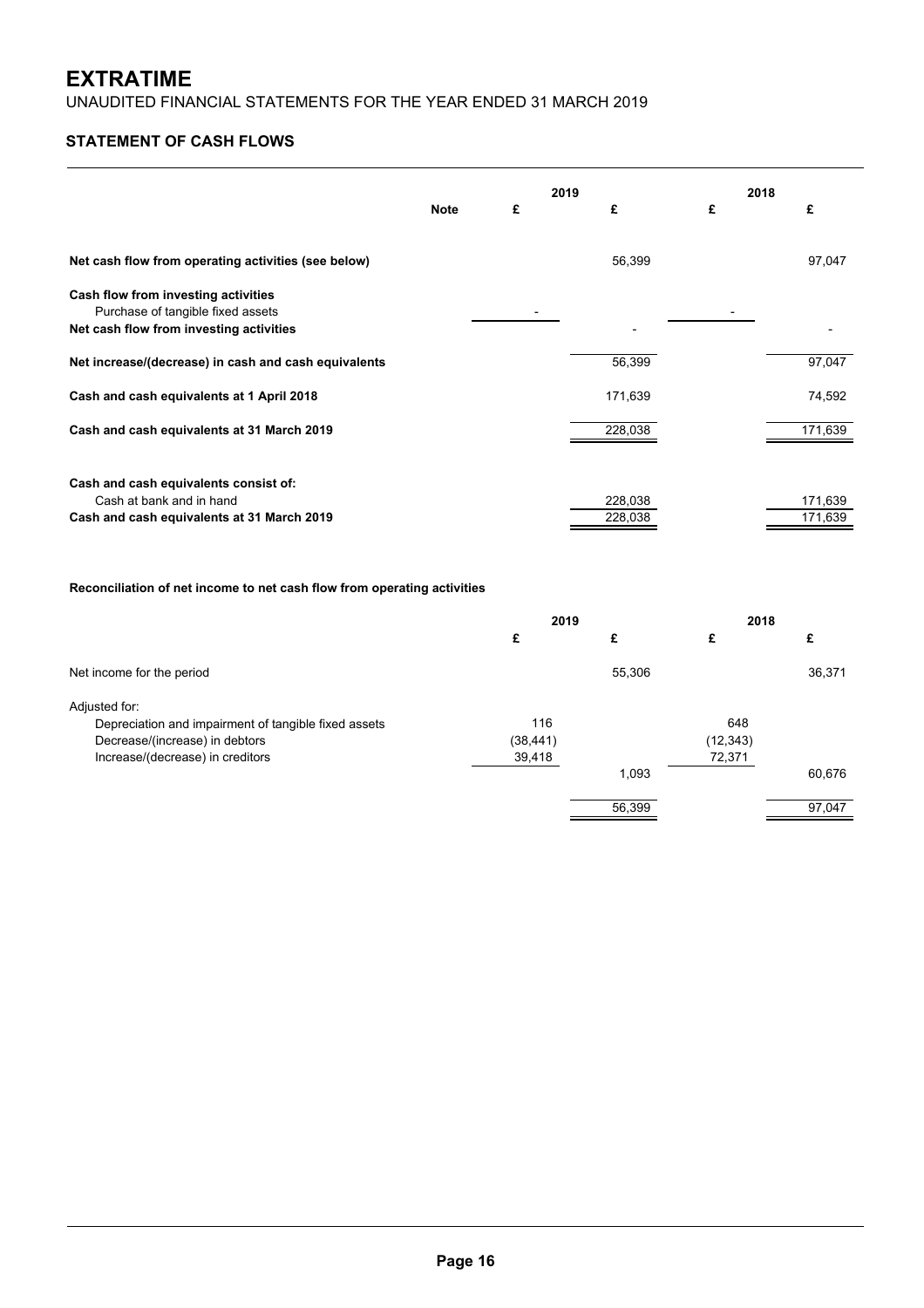# **ACCOUNTING POLICIES**

## **General information and basis of the financial statements**

Extratime is an incorporated charity, limited by guarantee, in England. In the event of the charity being wound up, the liability in respect of the guarantee is limited to £1 per member of the charity. The address of the registered office is given in the charity information on page 1 of these financial statements. The nature of the charity's operations and principal activities are given in the trustees' report.

The charity constitutes a public benefit entity as defined by FRS 102. The financial statements have been prepared in accordance with Accounting and Reporting by Charities: Statement of Recommended Practice applicable to charities preparing their accounts in accordance with the Financial Reporting Standard applicable in the UK and Republic of Ireland (FRS 102) issued on 16 July 2014 (as updated through Update Bulletin 1 published on 2 February 2016), the Financial Reporting Standard applicable in the United Kingdom and Republic of Ireland (FRS 102), the Charities Act 2011, the Companies Act 2006\* and UK Generally Accepted Accounting Practice.

The financial statements are prepared on a going concern basis under the historical cost convention, modified to include certain items at fair value. The financial statements are presented in sterling which is the functional currency of the charity and rounded to the nearest £.

The significant accounting policies applied in the preparation of these financial statements are set out below. These policies have been consistently applied to all years presented unless otherwise stated.

### **Income recognition**

All incoming resources are included in the Statement of Financial Activities (SoFA) when the Charity is legally entitled to the income after any performance conditions have been met, the amount can be measured reliably and it is probable that the income will be received.

For donations to be recognised the Charity will have been notified of the amounts and the settlement date in writing. If there are conditions attached to the donation and this requires a level of performance before entitlement can be obtained then income is deferred until those conditions are fully met or the fulfilment of those conditions is within the control of the Charity and it is probable that they will be fulfilled.

Income from charitable activities comprises grants awarded for activities undertaken by the charity's project partners. Grants are credited to the Statement of Financial Activities in the year in which they are receivable unless a grant is subject to donor imposed conditions that specify the time period in which the expenditure of the resources can take place; in which case they are deferred.

Investment income is earned through holding assets for investment purposes such as shares and cash deposits. It includes dividends and interest. Where it is not practicable to identify investment management costs incurred within a scheme with reasonable accuracy the investment income is reported net of these costs. It is included when the amount can be measured reliably. Interest income is recognised using the effective interest method and dividend income is recognised as the Charity's right to receive payment is established.

### **Expenditure recognition**

All expenditure is accounted for on an accruals basis and has been classified under headings that aggregate all costs related to the category. Expenditure is recognised where there is a legal or constructive obligation to make payments to third parties, it is probable that the settlement will be required and the amount of the obligation can be measured reliably. It is categorised under the following expenditure headings:

- Raising funds; these include wages and other costs incurred in the pursuance of funding to support the charity's activities
- Charitable activities; these include all costs directly incurred in the furtherence of the charity's objects with support and governance costs

Support and governance costs are those that assist the work of the charity but do not directly represent charitable activities. They are incurred directly in support of expenditure on the objects of the charity. Governance costs are those incurred in the governance of the charity and primarily associated with the constitution and statutory requirements.

### **VAT**

The charity is not registered for VAT and is unable to recover VAT incurred. On this basis costs are recorded inclusive of VAT within the SOFA.

### **Taxation**

The charity is considered to pass the tests set out in sections 466 to 493 Corporation Tax Act 2010 (CTA 2010), as such no income tax is payable on the charity's activities.

#### **Employee benefits**

When employees have rendered service to the Charity, short-term employee benefits to which the employees are entitled are recognised at the undiscounted amount expected to be paid in exchange for that service.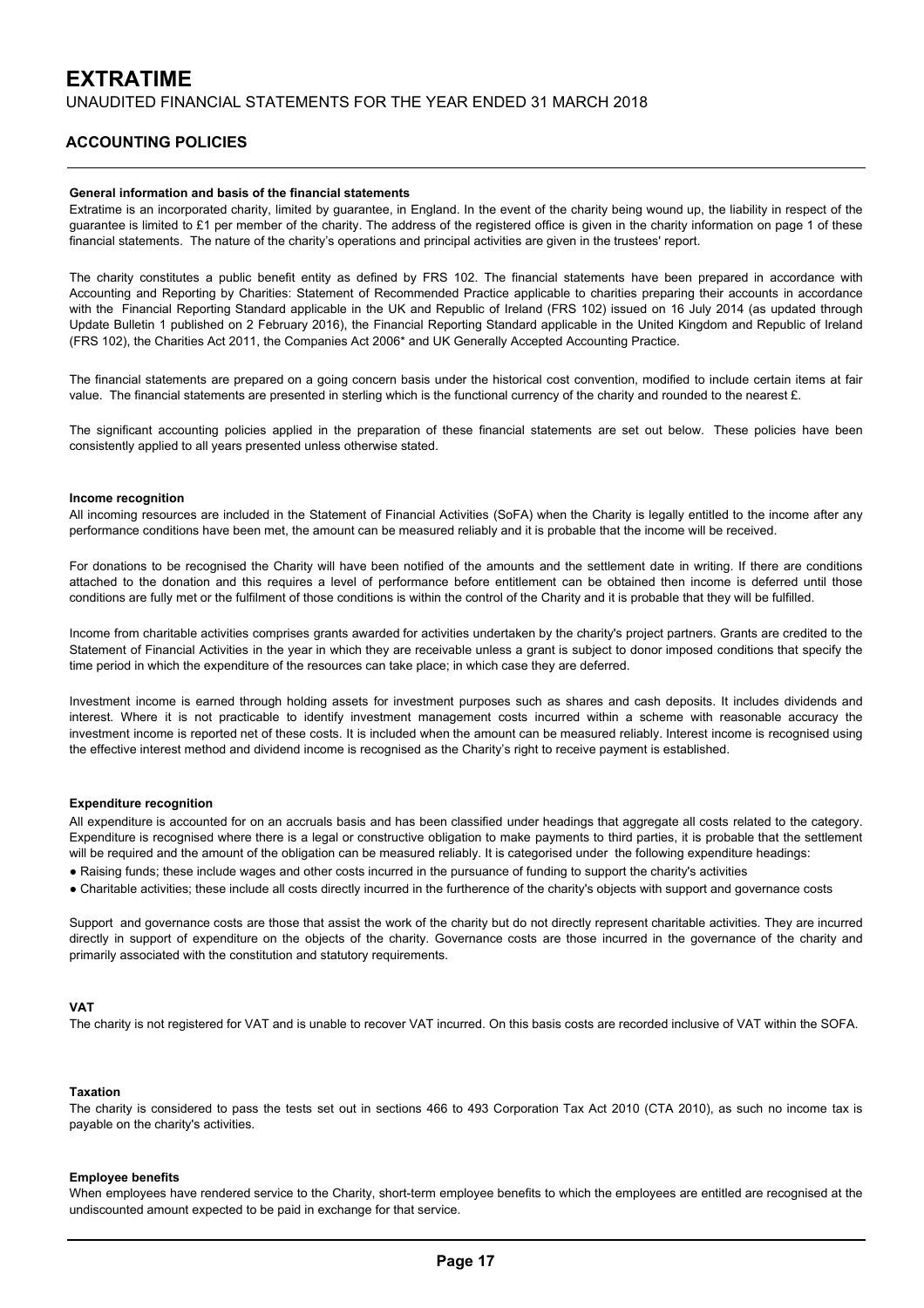# **ACCOUNTING POLICIES**

### **Pension costs**

The charity operates a defined contribution pension scheme. Contributions to the scheme are charged to the statement of financial activities on a payable basis.

### **Fixed Assets Policy Notes**

Tangible fixed assets are stated at cost less accumulated depreciation and accumulated impairment losses. Cost includes costs directly attributable to making the asset capable of operating as intended.

Depreciation is provided on all tangible fixed assets, at rates calculated to write off the cost, less estimated residual value, of each asset on a systematic basis over its expected useful life as follows:

| Computers              | 25% reducing balance |
|------------------------|----------------------|
| Equipment              | 25% reducing balance |
| Furniture and fittings | 25% reducing balance |
| Motor vehicles         | 25% reducing balance |

#### **Debtors receivable and creditors payable within one year**

Debtors and creditors with no stated interest rate and receivable or payable within one year are recorded at transaction price. Any losses arising from impairment are recognised in expenditure.

## **Cash and cash equivalents**

Cash and cash equivalents comprise cash at bank that is subject to an insignificant risk of change in value.

#### **Funds Structure Policy Notes**

General funds are unrestricted funds which are available for use at the discretion of the trustees in furtherance of the general objectives of the charity and which have not been designated for other purposes.

Designated funds comprise unrestricted funds that have been set aside by the trustees for particular purposes. The aim and use of each designated fund is set out in the notes to the financial statements.

Restricted funds are funds which are to be used in accordance with specific restrictions imposed by donors or raised by the charity for particular purposes. The cost of raising and administering such funds is charged against the specific fund. The aim and use of each restricted fund are set out in the notes to the financial statements.

#### **Going concern**

The financial statements have been prepared on a going concern basis as the Trustees believe that no material uncertainties exist. The Trustees have considered the level of funds held and the expected level of income and expenditure for 12 months from authorising these financial statements. The budgeted income and expenditure is sufficient with the level of reserves for the charity to be able to continue as a going concern.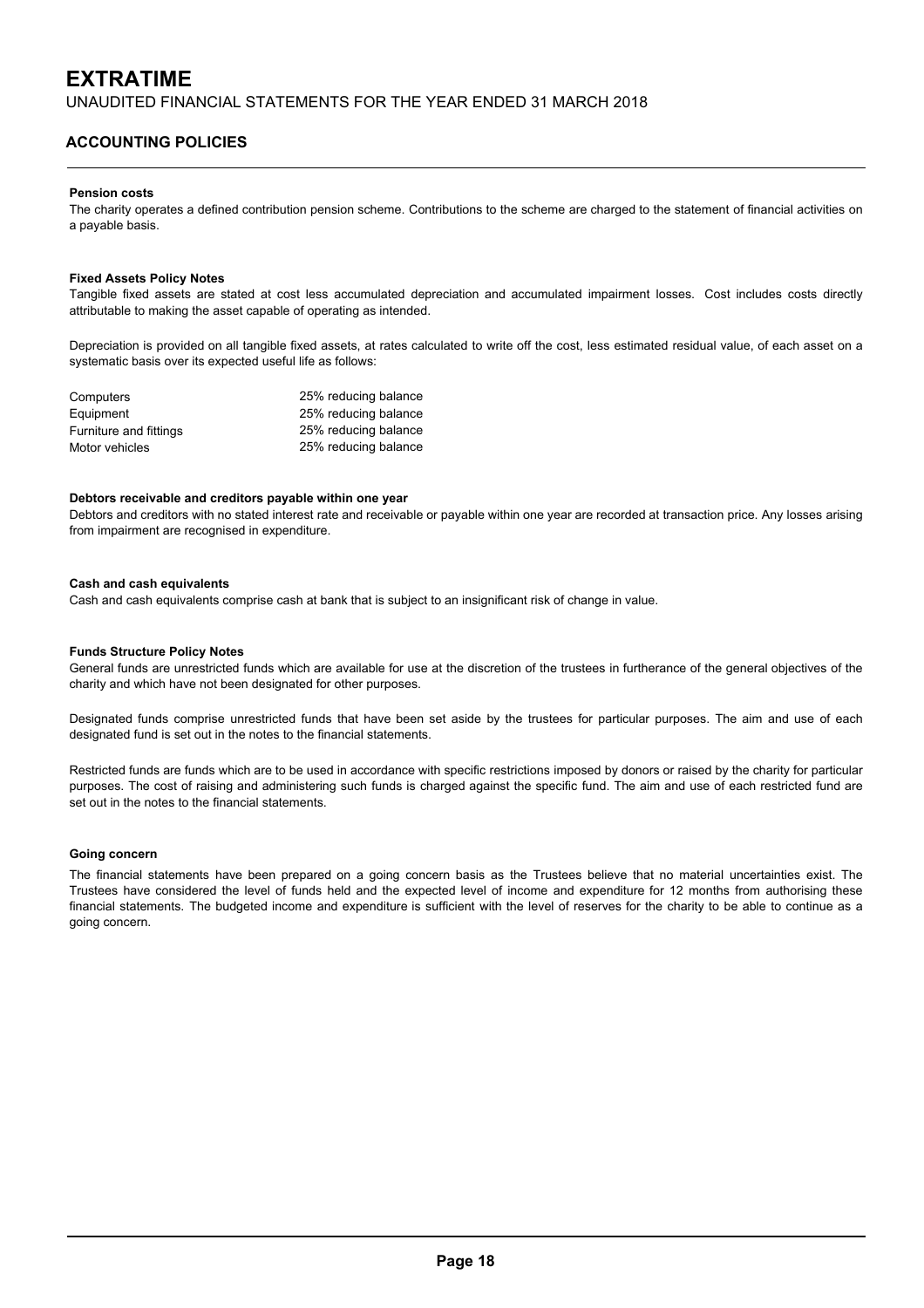UNAUDITED FINANCIAL STATEMENTS FOR THE YEAR ENDED 31 MARCH 2019

# **NOTES TO THE FINANCIAL STATEMENTS**

## **1. Donations and legacies**

| .         | <b>Unrestricted</b><br><b>Funds</b> | <b>Restricted</b><br><b>Funds</b> | 2019<br>Total<br><b>Funds</b><br>c | <b>Unrestricted</b><br><b>Funds</b> | <b>Restricted</b><br><b>Funds</b> | 2018<br><b>Total</b><br><b>Funds</b> |
|-----------|-------------------------------------|-----------------------------------|------------------------------------|-------------------------------------|-----------------------------------|--------------------------------------|
| Donations | 47.637                              | 1.200                             | 48,837                             | 26.209                              | 1,933                             | 28,142                               |
|           | 47.637                              | 1,200                             | 48,837                             | 26.209                              | 1,933                             | 28,142                               |

# **2. Income from charitable activities**

|                                          | 2019                |                   |              |                     | 2018              |              |              |              |              |
|------------------------------------------|---------------------|-------------------|--------------|---------------------|-------------------|--------------|--------------|--------------|--------------|
|                                          | <b>Unrestricted</b> | <b>Restricted</b> | <b>Total</b> | <b>Unrestricted</b> | <b>Restricted</b> | <b>Total</b> |              |              |              |
|                                          | <b>Funds</b>        |                   |              |                     | <b>Funds</b>      | <b>Funds</b> | <b>Funds</b> | <b>Funds</b> | <b>Funds</b> |
|                                          | £                   | £                 | £            | £                   | £                 | £            |              |              |              |
| User fees $1$                            | 91,559              |                   | 91,559       | 142,022             |                   | 142,022      |              |              |              |
| <b>BHCC Short Breaks Contract (Play)</b> |                     | 57,528            | 57,528       |                     | 57,542            | 57,542       |              |              |              |
| BHCC / YMCA DLG (Youth)                  |                     | 140,935           | 140,935      |                     | 135,352           | 135,352      |              |              |              |
| <b>BHCC Youth Grant Programme</b>        |                     | 19,000            | 19,000       |                     | 17,000            | 17,000       |              |              |              |
| <b>BHCC Youth Led Grant Programme</b>    |                     | 5,469             | 5,469        |                     |                   |              |              |              |              |
| <b>WSCC Cat 1 Family Fun Days</b>        |                     | 12.000            | 12,000       |                     | 20,000            | 20,000       |              |              |              |
| <b>WSCC Cat 2 Short Breaks</b>           |                     | 62,000            | 62,000       |                     | 60,000            | 60,000       |              |              |              |
| Children In Need                         |                     | 39,916            | 39,916       |                     | 39,416            | 39,416       |              |              |              |
| <b>Baily Thomas</b>                      |                     | 25,000            | 25,000       |                     |                   |              |              |              |              |
| Garfield Weston                          |                     | 25,000            | 25,000       |                     |                   |              |              |              |              |
| <b>BHCC Sustainability Grant</b>         |                     | 15,000            | 15,000       | 15,000              |                   | 15,000       |              |              |              |
| <b>BHCC TSIP</b>                         | 10,000              |                   | 10,000       | 10,000              |                   | 10,000       |              |              |              |
| Sobell Foundation                        |                     | 10,000            | 10,000       |                     | 10,000            | 10,000       |              |              |              |
| <b>Ernest Kleinwort</b>                  | 7,500               |                   | 7,500        |                     |                   |              |              |              |              |
| <b>Sussex Community Foundation</b>       | 6,797               |                   | 6,797        |                     |                   |              |              |              |              |
| <b>Barbara Ward Foundation</b>           |                     | 6,000             | 6,000        |                     | 6,000             | 6,000        |              |              |              |
| <b>Silverhill Trust</b>                  | 6,000               |                   | 6,000        |                     |                   |              |              |              |              |
| <b>Chalk Cliff Trust</b>                 | 5,000               |                   | 5,000        | 5,000               |                   | 5,000        |              |              |              |
| <b>Grant Foundation</b>                  | 5,000               |                   | 5,000        |                     |                   |              |              |              |              |
| Trustees of the 29th of May 1961 Charity | 5,000               |                   | 5,000        |                     |                   |              |              |              |              |
| Global Make Some Noise                   |                     | 4,436             | 4,436        |                     |                   |              |              |              |              |
| <b>Youth Service Partners</b>            | 4,125               |                   | 4,125        |                     |                   |              |              |              |              |
| <b>Peter Harrison</b>                    |                     |                   |              |                     | 20,000            | 20,000       |              |              |              |
| <b>BHCC Inclusion Grants</b>             |                     |                   |              | 7,321               |                   | 7,321        |              |              |              |
| Youth Collective (Impact)                |                     |                   |              |                     | 3,500             | 3,500        |              |              |              |
| <b>February Foundation</b>               |                     |                   |              |                     | 3,000             | 3,000        |              |              |              |
| Other income from charitable activities  | 4,450               |                   | 4,450        |                     |                   |              |              |              |              |
|                                          | 145,431             | 422.284           | 567,715      | 179,343             | 371,810           | 551,153      |              |              |              |

<sup>1</sup> Individual contributions from parents, carers and local authority

# **3. Raising funds**

|                    |                                     |                                        | 2019                  |                                     |                                   | 2018                         |
|--------------------|-------------------------------------|----------------------------------------|-----------------------|-------------------------------------|-----------------------------------|------------------------------|
|                    | <b>Unrestricted</b><br><b>Funds</b> | <b>Restricted</b><br><b>Funds</b><br>c | Total<br><b>Funds</b> | <b>Unrestricted</b><br><b>Funds</b> | <b>Restricted</b><br><b>Funds</b> | <b>Total</b><br><b>Funds</b> |
| Wages and salaries | 33.405                              | $\overline{\phantom{0}}$               | 33.405                | 12.189                              | $\overline{\phantom{0}}$          | 12.189                       |
|                    | 33.405                              | $\overline{\phantom{a}}$               | 33.405                | 12.189                              | $\overline{\phantom{0}}$          | 12,189                       |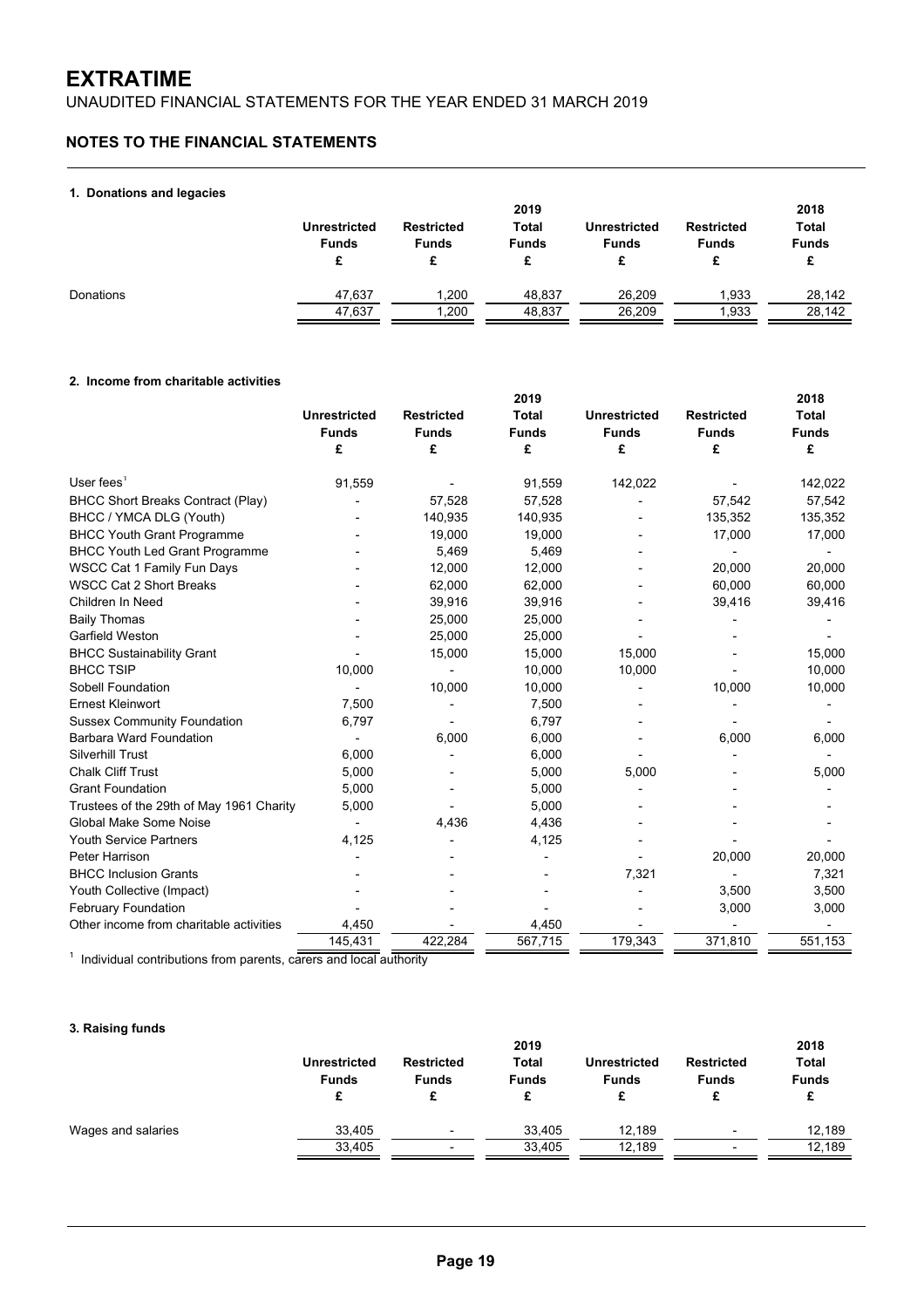UNAUDITED FINANCIAL STATEMENTS FOR THE YEAR ENDED 31 MARCH 2019

# **NOTES TO THE FINANCIAL STATEMENTS**

## **4. Charitable activities**

|                                        | Unrestricted<br><b>Funds</b><br>£ | <b>Restricted</b><br><b>Funds</b><br>£ | 2019<br>Total<br><b>Funds</b><br>£ | Unrestricted<br><b>Funds</b><br>£ | <b>Restricted</b><br><b>Funds</b><br>£ | 2018<br>Total<br><b>Funds</b><br>£ |
|----------------------------------------|-----------------------------------|----------------------------------------|------------------------------------|-----------------------------------|----------------------------------------|------------------------------------|
| Wages and salaries                     | 47.700                            | 222.933                                | 270.633                            | 87.464                            | 220.046                                | 307,510                            |
| Other employment costs                 | 5.049                             | 23.596                                 | 28.645                             | 6.136                             | 15.436                                 | 21,572                             |
| Direct costs of activities             | 9.433                             | 44.085                                 | 53.518                             | 15.216                            | 38.281                                 | 53,497                             |
| Support and governance costs (note 5.) | 42,175                            | 132,870                                | 175,045                            | 48,176                            | 99,980                                 | 148,156                            |
|                                        | 104.357                           | 423.484                                | 527.841                            | 156,992                           | 373,743                                | 530.735                            |

## **5. Support and governance costs**

|                                  | 2019                |                          |              |                     | 2018              |              |
|----------------------------------|---------------------|--------------------------|--------------|---------------------|-------------------|--------------|
|                                  | <b>Unrestricted</b> | <b>Restricted</b>        | <b>Total</b> | <b>Unrestricted</b> | <b>Restricted</b> | <b>Total</b> |
|                                  | <b>Funds</b>        | <b>Funds</b>             | <b>Funds</b> | <b>Funds</b>        | <b>Funds</b>      | <b>Funds</b> |
|                                  | £                   | £                        | £            | £                   | £                 | £            |
| Wages and other employment costs | 22.006              | 102.848                  | 124.854      | 30.502              | 76.739            | 107,241      |
| Premises costs                   | 1,857               | 8.678                    | 10.535       | 2,398               | 6,032             | 8,430        |
| Office costs                     | 4,567               | 21.344                   | 25,911       | 6,840               | 17,209            | 24,049       |
| Travel costs                     | 1,657               |                          | 1,657        | 1,641               |                   | 1,641        |
| Other costs                      | 3,394               |                          | 3,394        | 1,287               |                   | 1,287        |
| Professional fees                | 6,534               | $\overline{\phantom{a}}$ | 6,534        | 1,248               |                   | 1,248        |
| Governance costs                 |                     |                          |              |                     |                   |              |
| Examiner's fees                  | 2,160               |                          | 2,160        | 4,260               |                   | 4,260        |
|                                  | 42,175              | 132.870                  | 175,045      | 48,176              | 99,980            | 148,156      |

## **6. Independent examiner's fees**

|                          |                              | 2019                              |                       |                                     |                                   | 2018                         |  |
|--------------------------|------------------------------|-----------------------------------|-----------------------|-------------------------------------|-----------------------------------|------------------------------|--|
|                          | Unrestricted<br><b>Funds</b> | <b>Restricted</b><br><b>Funds</b> | Total<br><b>Funds</b> | <b>Unrestricted</b><br><b>Funds</b> | <b>Restricted</b><br><b>Funds</b> | <b>Total</b><br><b>Funds</b> |  |
| Examination current year | ,800                         | ٠                                 | .800                  | 4.260                               | $\overline{\phantom{a}}$          | 4,260                        |  |
| Examination prior year   | 360                          | $\overline{\phantom{a}}$          | 360                   | $\blacksquare$                      | $\overline{\phantom{0}}$          | $\overline{\phantom{0}}$     |  |

## **7. Wages and salaries**

|                                                                                          | 2019         | 2018         |
|------------------------------------------------------------------------------------------|--------------|--------------|
|                                                                                          | <b>Total</b> | <b>Total</b> |
|                                                                                          | <b>Funds</b> | <b>Funds</b> |
|                                                                                          | £            | £            |
| Gross wages                                                                              | 404.729      | 413,083      |
| Employer's national insurance costs (inclusive of employer national insurance allowance) | 16.590       | 15,561       |
| Employer's pension contributions                                                         | 3.260        | 1,587        |
|                                                                                          | 424.579      | 430.231      |

No employees received employee benefits inclusive of social security contributions (excluding employer pension costs) above £60,000 in the year under review or the comparative year.

The average number of employees was: 58 56

The charity operates defined contribution pension scheme for its employees. The total payable for the year under review was £3,260 (2018: £1,587). £565 (2018: £192) was outstanding at the end of the financial year.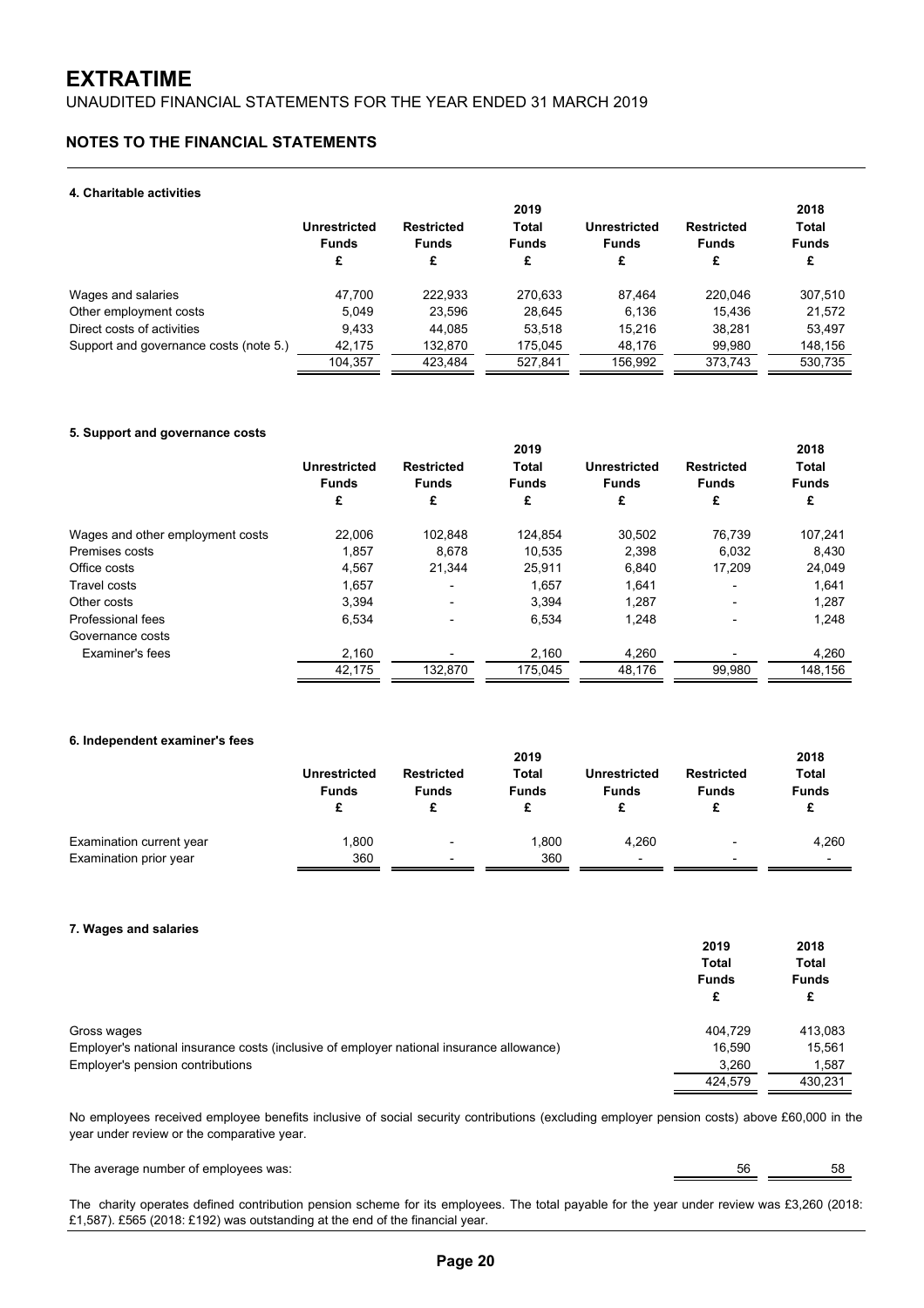# **NOTES TO THE FINANCIAL STATEMENTS**

## **8. Related party transactions**

No trustees received remuneration, expenses or waived expenses in the year under review, nor the comparative year.

The charity's key management personnel comprising the trustees, Chief Executive Officer, Senior Venue Lead and HR Lead received total employee benefits of £109,190 (2018: £105,699) consisting of salary together with employer national insurance and pension contributions.

## **9. Fixed assets**

|                                    | Computers,<br>equipment,<br>furniture and<br>fittings<br>£ | <b>Motor</b><br>vehicles<br>£ | 2019<br>£ |
|------------------------------------|------------------------------------------------------------|-------------------------------|-----------|
| Asset cost                         |                                                            |                               |           |
| Brought forward as at 1 April 2018 | 2,592                                                      | 27,510                        | 30,102    |
| Carried forward at 31 March 2019   | 2,592                                                      | 27,510                        | 30,102    |
| Depreciation                       |                                                            |                               |           |
| Brought forward as at 1 April 2018 | 2,130                                                      | 27,510                        | 29,640    |
| Charge for the year                | 116                                                        |                               | 116       |
| Carried forward at 31 March 2019   | 2,246                                                      | 27,510                        | 29,756    |
| Net book value                     |                                                            |                               |           |
| At 31 March 2019                   | 346                                                        |                               | 346       |
| At 31 March 2018                   | 462                                                        |                               | 462       |
|                                    |                                                            |                               |           |

# **10. Debtors**

|                | 2019   | 2018                     |
|----------------|--------|--------------------------|
|                | £      | c                        |
| Accrued income | 60,905 | 22,994                   |
| Prepayments    | 530    | $\overline{\phantom{a}}$ |
|                | 61,435 | 22,994                   |

## **11. Creditors: amounts falling due within one year**

|                              | 2019   | 2018                     |
|------------------------------|--------|--------------------------|
|                              | £      | £                        |
| Accruals                     | 16,306 | 4,786                    |
| Deferred income              | 24,930 | $\overline{\phantom{0}}$ |
| Other creditors              | 565    | 192                      |
| Taxation and social security | 4,770  | 2,175                    |
|                              | 46,571 | 7,153                    |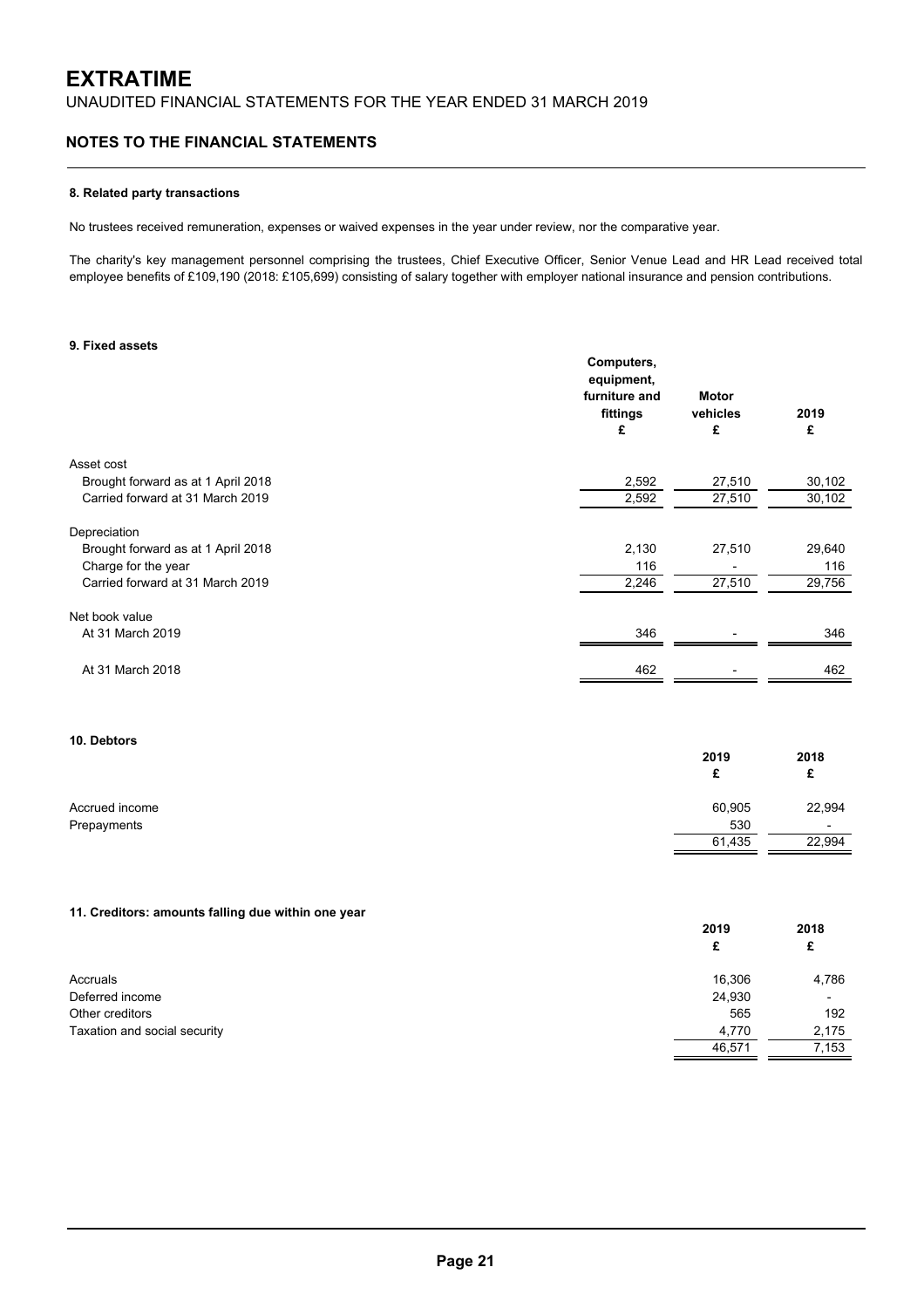# **NOTES TO THE FINANCIAL STATEMENTS**

## **12. Analysis of net assets between funds**

| -                   | <b>Unrestricted</b><br><b>Funds</b><br>£ | <b>Restricted</b><br><b>Funds</b><br>£ | 2019<br>Total<br><b>Funds</b><br>£ | 2018<br><b>Total</b><br><b>Funds</b><br>£ |
|---------------------|------------------------------------------|----------------------------------------|------------------------------------|-------------------------------------------|
| <b>Fixed Assets</b> | 346                                      | ٠                                      | 346                                | 462                                       |
| Net current assets  | 242,902                                  | $\overline{\phantom{a}}$               | 242,902                            | 187,480                                   |
|                     | 243,248                                  | ٠                                      | 243,248                            | 187,942                                   |

## **13. Net movement in funds**

|                                             | <b>Total funds</b><br>brought | <b>Total</b><br>incoming | <b>Total</b><br>resources | <b>Transfers</b><br>between | <b>Total funds</b><br>carried |
|---------------------------------------------|-------------------------------|--------------------------|---------------------------|-----------------------------|-------------------------------|
|                                             | forward                       | resources                | expended                  | funds                       | forward                       |
|                                             | £                             | £                        | £                         | £                           | £                             |
| <b>Restricted funds</b>                     |                               |                          |                           |                             |                               |
| <b>BHCC Short Breaks Contract (Play)</b>    |                               | 57,528                   | (57, 528)                 |                             |                               |
| BHCC / YMCA DLG (Youth)                     |                               | 140,935                  | (140, 935)                |                             |                               |
| <b>BHCC Youth Grant Programme</b>           |                               | 19,000                   | (19,000)                  |                             |                               |
| <b>BHCC Youth Led Grant Programme</b>       |                               | 5,469                    | (5,469)                   |                             |                               |
| <b>WSCC Cat 1 Family Fun Days</b>           |                               | 12,000                   | (12,000)                  |                             |                               |
| <b>WSCC Cat 2 Short Breaks</b>              |                               | 62,000                   | (62,000)                  |                             |                               |
| <b>BHCC Sustainability Grant</b>            |                               | 15,000                   | (15,000)                  |                             |                               |
| <b>Baily Thomas</b>                         |                               | 25,000                   | (25,000)                  |                             |                               |
| Garfield Weston                             |                               | 25,000                   | (25,000)                  |                             |                               |
| Barbara Ward Foundation                     |                               | 6,000                    | (6,000)                   |                             |                               |
| Children In Need                            |                               | 39,916                   | (39, 916)                 |                             |                               |
| Global Make Some Noise                      |                               | 4,436                    | (4, 436)                  |                             |                               |
| Sobell Foundation                           |                               | 10,000                   | (10,000)                  |                             |                               |
| Other restricted funds                      |                               | 1,200                    | (1,200)                   |                             |                               |
| <b>Total restricted funds</b>               |                               | 423,484                  | (423, 484)                |                             |                               |
| Unrestricted funds                          |                               |                          |                           |                             |                               |
| 2018/19 After school clubs and holiday play | 30,000                        |                          |                           | (30,000)                    |                               |
| 2019/20 After school clubs and holiday play |                               |                          |                           | 85,000                      | 85,000                        |
| Total designated funds                      | 30,000                        |                          |                           | 55,000                      | 85,000                        |
| General fund                                | 157,942                       | 193,068                  | (137, 762)                | (55,000)                    | 158,248                       |
| Total unrestricted funds                    | 187,942                       | 193,068                  | (137,762)                 | ٠                           | 243,248                       |
|                                             | 187,942                       | 193,068                  | (137, 762)                |                             | 243,248                       |